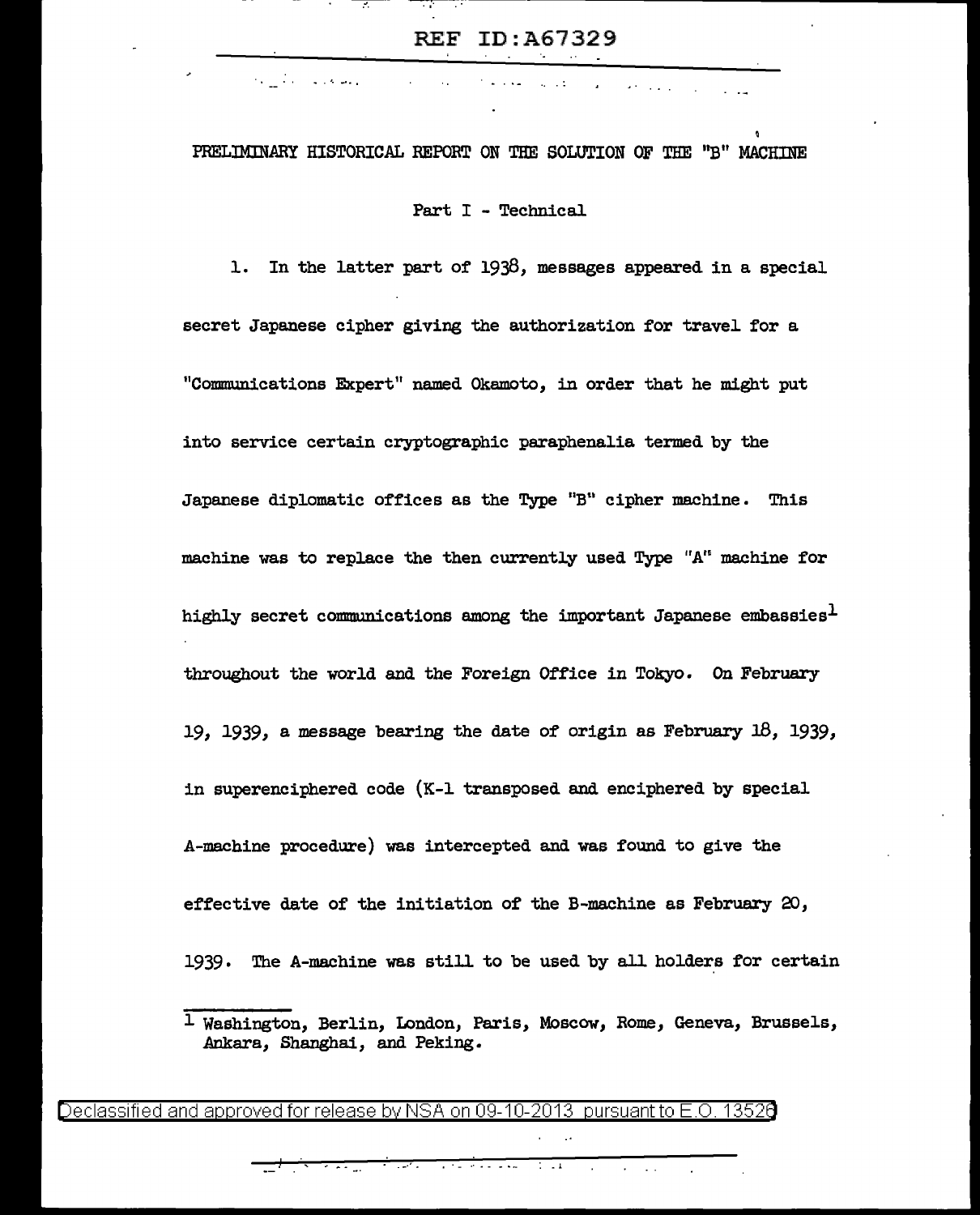classes of communication.

2. Among the first messages received after the effective date of the B-machine were three messages, originating in Warsaw, which had a new type of indicator instead of the normal "A" type indicator. EKamination of these messages showed that they were definitely not "A" type messages, but due to the fact that six of the twenty-six letters appearing in the text of the messages were abnormally high (as they would have been had the A-machine been used for their encipherment) it was assumed that the messages were prepared by the B-machine and that it was a modification of the basic A-machine. Further intercepts tended to corroborate this theory. The A-machine was continued in regular use at Hsinking and Shanghai and very occasionally (apparently when the B-machine was out of commission) the A-machine continued to be employed at the places which had been provided with B-machines.

3. After a brief study it was confirmed that the division of the letters into two categories (one group of six letters and another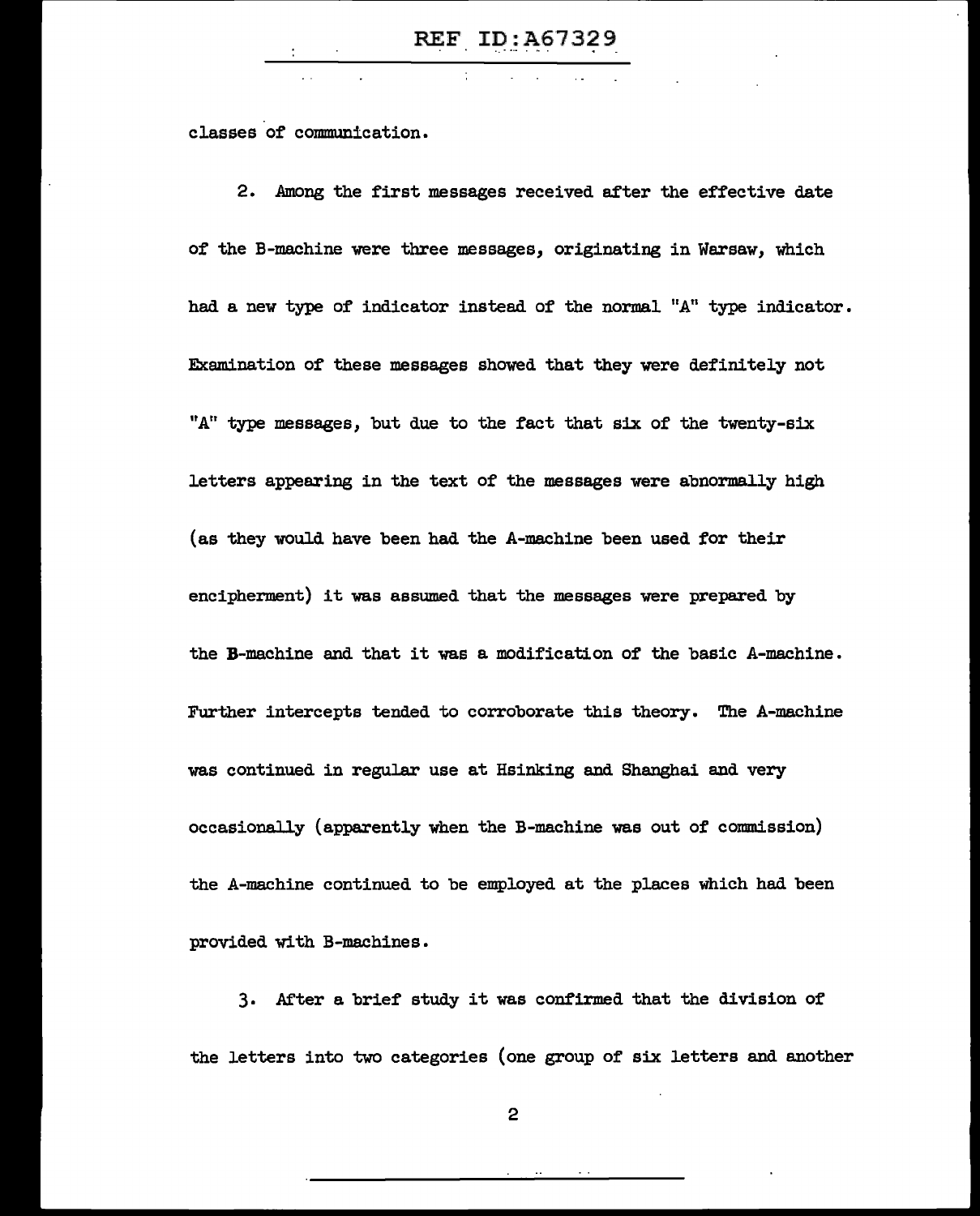the control of the control of the

group of twenty letters) which was the basis of the cryptographic treatment in the A-machine was retained in the B-machine but with a very important change. Whereas in the A-machine the 6 letters comprising the " $6's$ " as well as the 20 comprising the " $20's$ " were enciphered by means of what had been deduced as being a rotating commutator, whose stepping was controlled by a break wheel of  $47$ positions with certain skips in the cycle (the commutator could advance 1, 2 or 3 steps at a time), in the B-machine the " $6's''$ were enciphered by means of a series of 25 heterogeneous and differently mixed alphabets which were constant in their nature and cyclic repetition. These 25 alphabets were merely a carefully selected set of 25 of the possible 720 permutations or transpositions of 6 elements taken 6 at a time, and a deciphering chart or "development" was constructed to correspond with these 25 permutations. This chart was revised and corrected from day to day witil it became certain that all its elements were absolutely correct.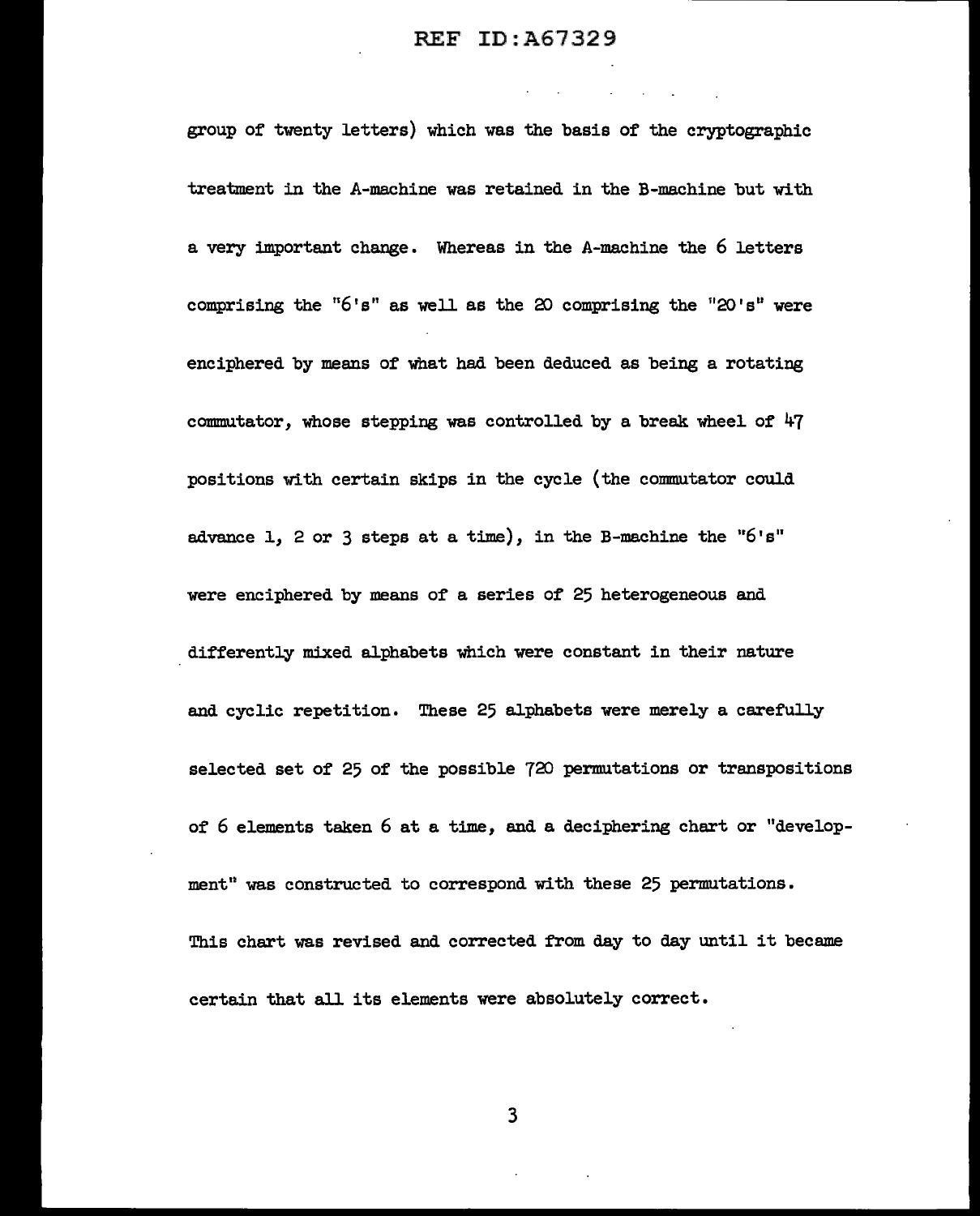.REF. ID:A67329

4. This having been accomplished (by April 10, 1939), it became possible, as a result of cryptanalytic technique elaborated for the purpose, to decipher the " $6's$ " in practically every message of any considerable length in the B-machine • It was found that so far as the "6's" between two messages with unlike indicators were concerned, the only difference between one indicator and another was the starting point in the cycle of 25 alphabets. There were 120 different indicators but only 25 different starting points, so that four (in certain cases, five) different indicators represented the same starting point.

5. When the "6's" in a given message were deciphered, the plain text values of cipher letters scattered here and there throughout the text became available, so that the skeletons of words and phrases offered themselves for completion by the ingenuity and the imagination of the cryptanalyst. For example, suppose that on a given day the  $6$  letters forming the " $6's$ " were E Q A D R H and the following text was at hand: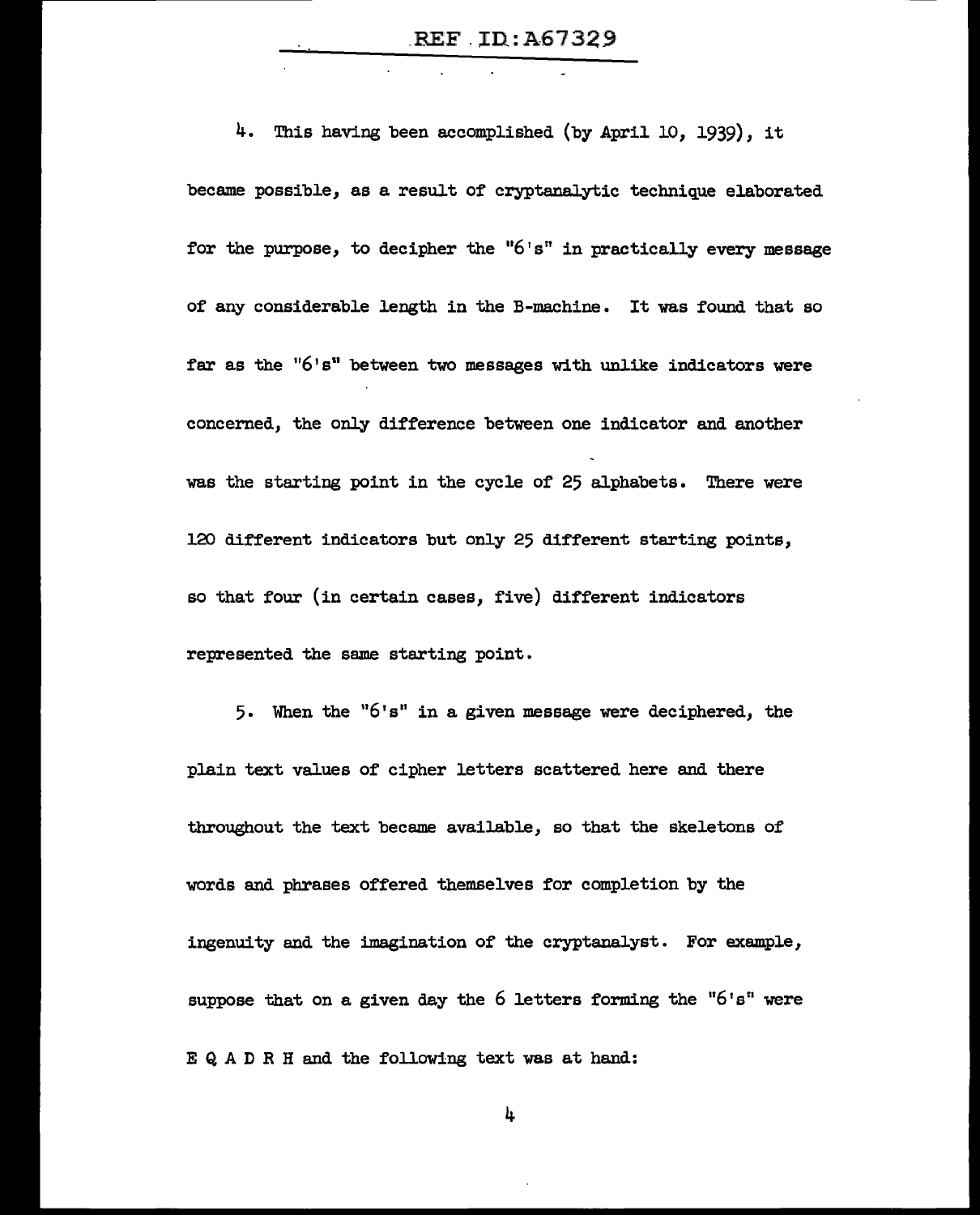Cipher: BRAXEFQCEVQOOXHECFDLNHQRVQPPLCERP...<br>Plain: HEAAEEE ER ERRE HA...  $\begin{array}{l} \begin{array}{l} \begin{array}{l} \begin{array}{l} \end{array} & \begin{array}{l} \end{array} & \begin{array}{l} \end{array} & \begin{array}{l} \end{array} & \begin{array}{l} \end{array} & \begin{array}{l} \end{array} & \begin{array}{l} \end{array} & \begin{array}{l} \end{array} & \begin{array}{l} \end{array} & \begin{array}{l} \end{array} & \begin{array}{l} \end{array} & \begin{array}{l} \end{array} & \begin{array}{l} \end{array} & \begin{array}{l} \end{array} & \begin{array}{l} \end{array} & \begin{array$ It is not difficult to imagine that the missing letters are those shown below:

Cipher: BRAXEFQCEVQOOXHECFDLNHQRVQPPLCERP. Plain: THEJAPANESEGOVERNMENTREQUESTSTHAT...

In this process of filling in the plain text values of the "20's" the cryptanalyst could be guided only by two things: (l) the positions and identities of the deciphered " $6's$ " and  $(2)$  the context. For it speedily became apparent that any cryptographic relationship between the plain text and the constantly-shifting cipher text values in the case of the letters constituting the group of "20's" had been most carefully eliminated, disguised, or suppressed. This fact corroborated the conclusion drawn from all statistical and analytical tests made on the cipher texts of the various messages studied.

6. The process of filling in the plain text values of the "20's" was therefore, as a rule, a very difficult matter, depending usually upon the particular assortment of letters constituting the "6's". If the text was in Japanese there was, in addition to the difficulty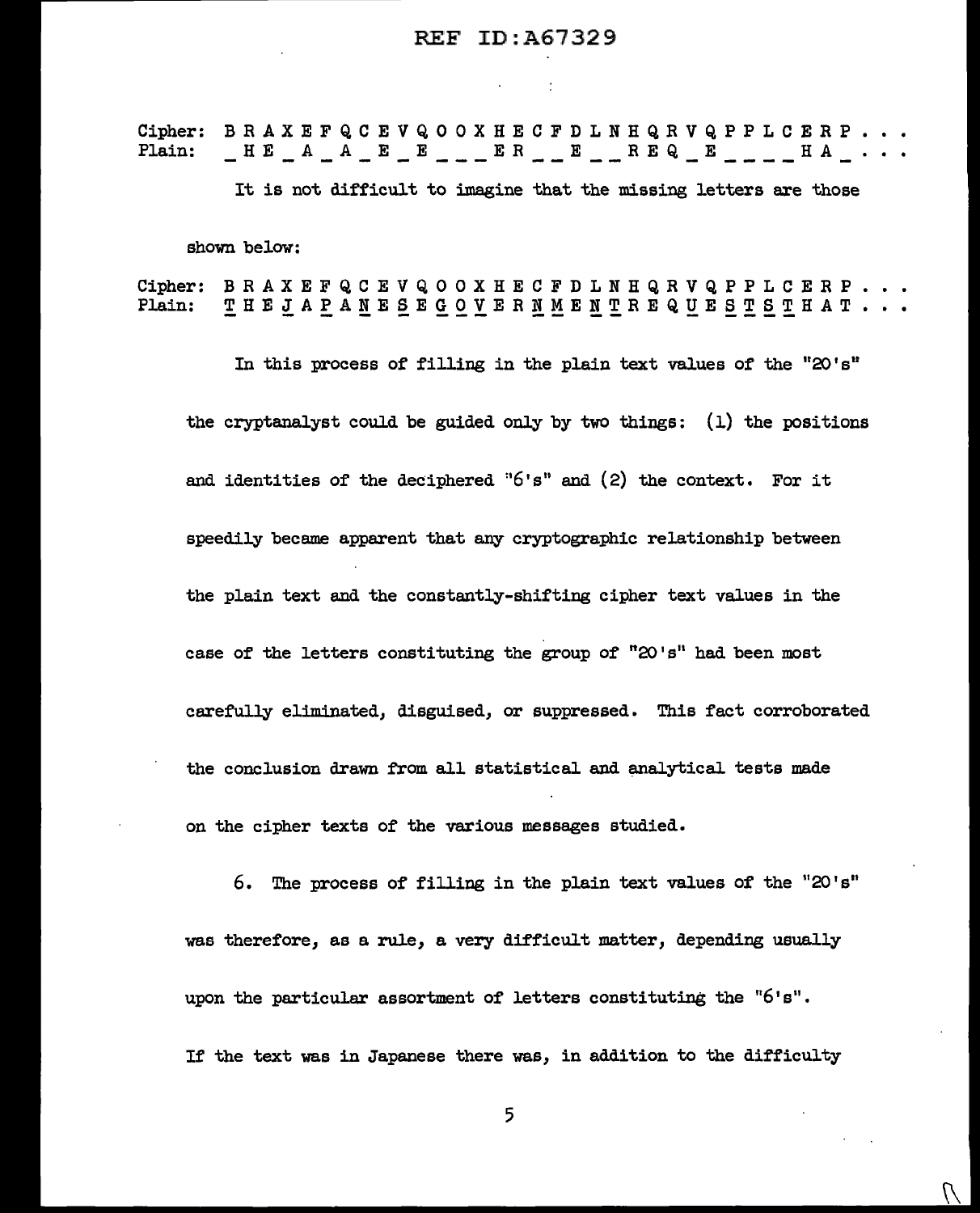inherent in that language itself, the added perturbation occasioned by the fact that the Japanese Foreign Office had, on May l, 1939, instituted a species of "Phillips Code" in connection with their use of the B-machine, with a long series of arbitrary letters and abbreviations standing for numbers, punctuation signs, and frequently used combinations of letters, syllables, words, and sometimes complete phrases. For instance, the combination C F C represents period; C C F represents paragraph; the single letter L (not normally used in Japanese) represents the diphthong ai; X represents  $e i$ ; P represents ni; V represents long U; Q T Q represents Arita (shi) itashi tashi; B K W represents Beikoku (- United States); T K W represents Teikokuseifu (= Japanese Government); S N W represents Sukunakarazu, etc., etc. The difficulties introduced by this abbreviated or rather code writing alone were quite staggering as well as aggravating, for often the "text" even when finally reconstructed appeared more like code or a random assortment of letters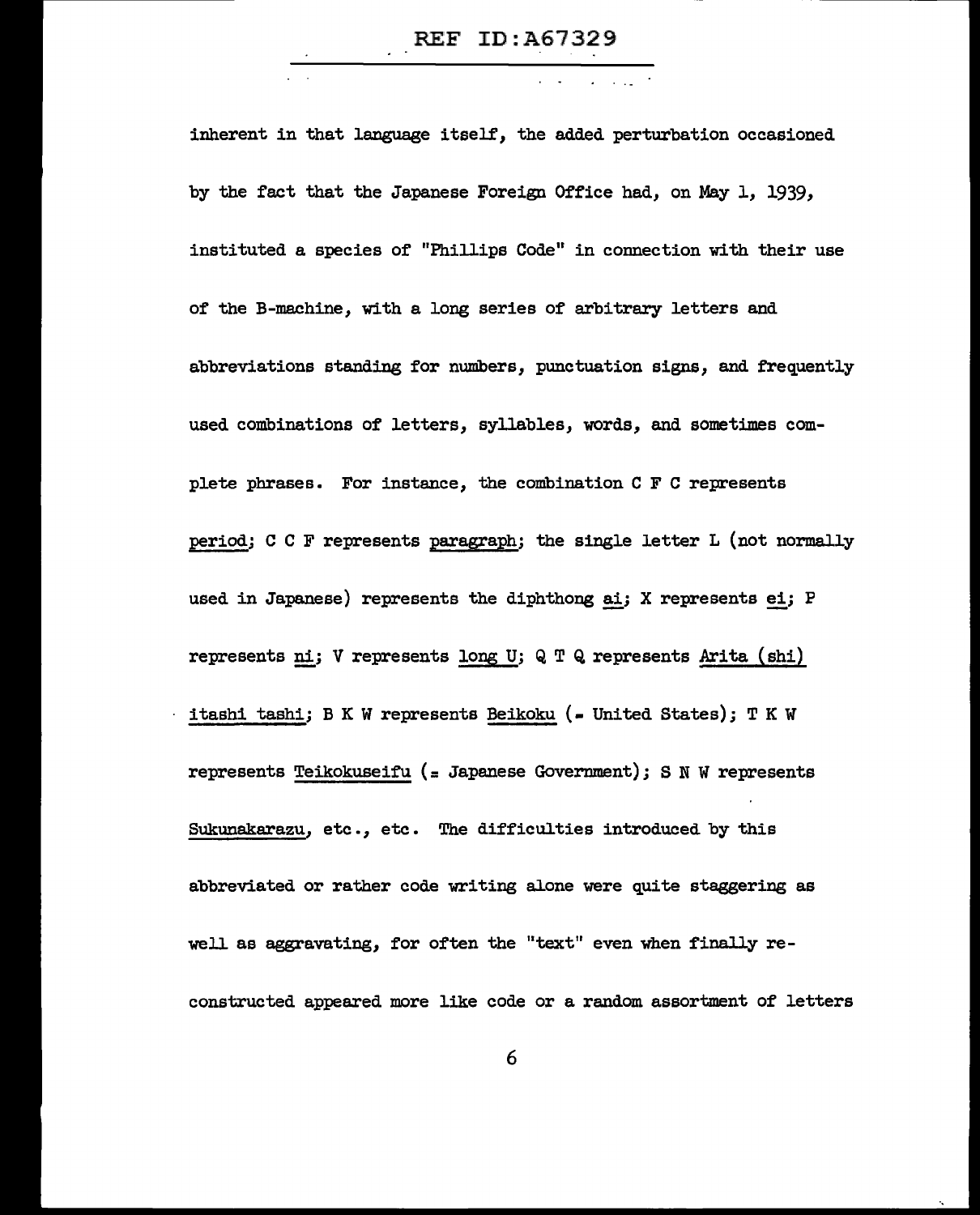Cipher: FGPXP IXUDB DGECZ LBLNU ZQOQH YNMRQ ARJOP Plain: than plain text.<sup>2</sup> For the reconstruction of such text, the services of' the Japanese experts were absolutely essential, and the work went very slowly not only because of its difficulty, but also because the services of' these translators were available only a small part of' the time when the traffic for the daily "Bulletin" permitted, which was quite seldom. However, occasionally it was found, after the " $6's$ " in a given message had been deciphered, that these letters <sup>2</sup> A typical example of the sort of "text" usually found at the beginning of messages is the following: XFCGJ WFOVD DNOBB FYXFO CFYLC CFMSG TSJVR DE I LO AXPPP LIGDK ZPGRA KHIFI CGURV FELBK WTLSI... The correct grouping of letters and the interpretation of the foregoing "plain text" is as follows:  $X \nightharpoondown C = D$ ai - go  $G$  J W = 15 F 0 *V* = Open parenthesis  $\begin{array}{ccc} D & D & -2 \\ N & O & = "c \end{array}$ = "of" (Jap. plain text partic1e possessive)  $B$  B = 1 F Y X - Close parenthesis  $\overline{F}$  0 C = Gokuhi (= Secret)  $F Y L =$  Kancho fugo atukai C C F = Shin sho (= paragraph)  $M S = 3$ <br>GTS = Ge  $=$  Getsu (month)  $J V R K = J \overline{u}$ roku (= 16th)<br>H I = Japanese word fo H I = Japanese word for "day"<br> $F I C = Begin$  kana spelling  $=$  Begin kana spelling  $G \cup R \vee \bullet Gurr\cup \bullet Grew)$  $F E L = C$ lose kana spelling<br>B K W = Beikoku (= U.S.)  $=$  Beikoku ( $=$  U. S.)  $T L S I = Taishi (= Ambassador)$ 

> In rwming language, the message begins as follows: "Number 15 (part l of 2 parts) Secret, to be kept within the Department paragraph On March 16th the American Ambassador, Grew", etc.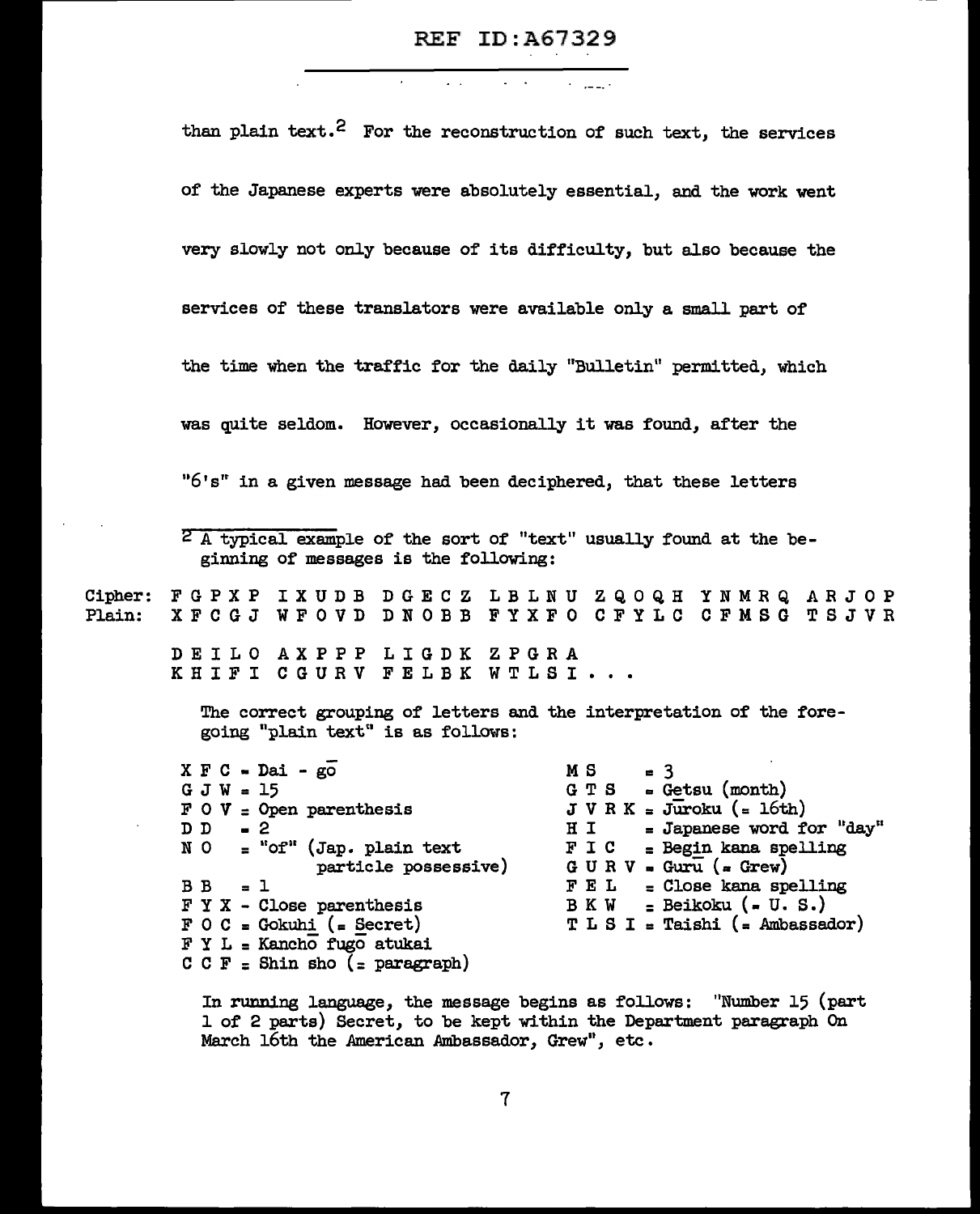and their distribution throughout the message gave good indications of the presence, in whole or in part in the message, of normal English text. In such cases, the "guessing" process was likely to be considerably easier because of the absence of abbreviations (except for punctuation signs, in which case these were a help), because of the cryptanalyst's greater familiarity with the language, and because of the availability of the services of a larger number of workers. It happened that in several cases, after a few words had thus been obtained by pure "guessing", a clue was afforded as to the general nature of the message and this led to a frantic search for a complete document which might be available either in our own files or in the files of other government agencies. One case was found in which the B-machine message contained a paraphrased version of a message which had been transmitted in K-1 code. Advantage was, of course, immediately taken of this circumstance but the entire text of the B-machine message could never be reconstructed from the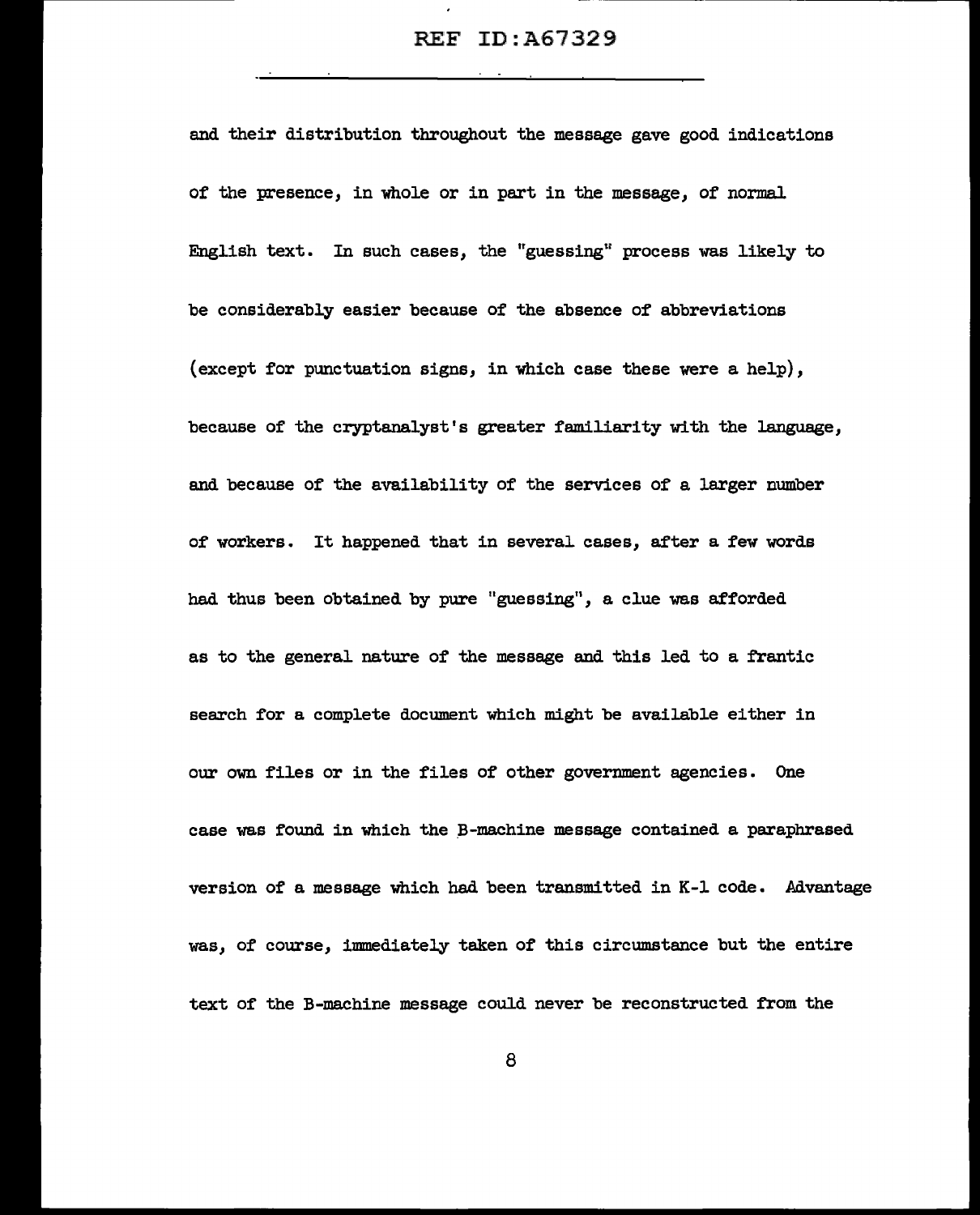.. . . - . -·-·· ... : ... paraphrased K-1 version, possibly because of the excellent paraphrasing, possibly because of the presence of abbreviations, possibly because of both. Certain English text messages, however, were reconstructed, some of them to the extent of 90-95%, because the documents being quoted in the messages were fortunately located and obtained, most often through the cooperation and good offices of G-2.

7. In all, the plain texts for parts of some 15 fairly lengthy messages were obtained by the methods indicated above, and these were subjected to most intensive and exhaustive cryptanalytic studies. To the consternation of the cryptanalysts, it was found that not only was there a complete and absolute absence of any causal repetitions within any single message, no matter how long, or between two messages with different indicators on the same day, but also that when repetitions of three, or occasionally four, cipher letters were found, these never represented the same plain text. In fact, a statistical calculation gave the astonishing result that the number of repetitions actually present in these cryptograms was less than the number to be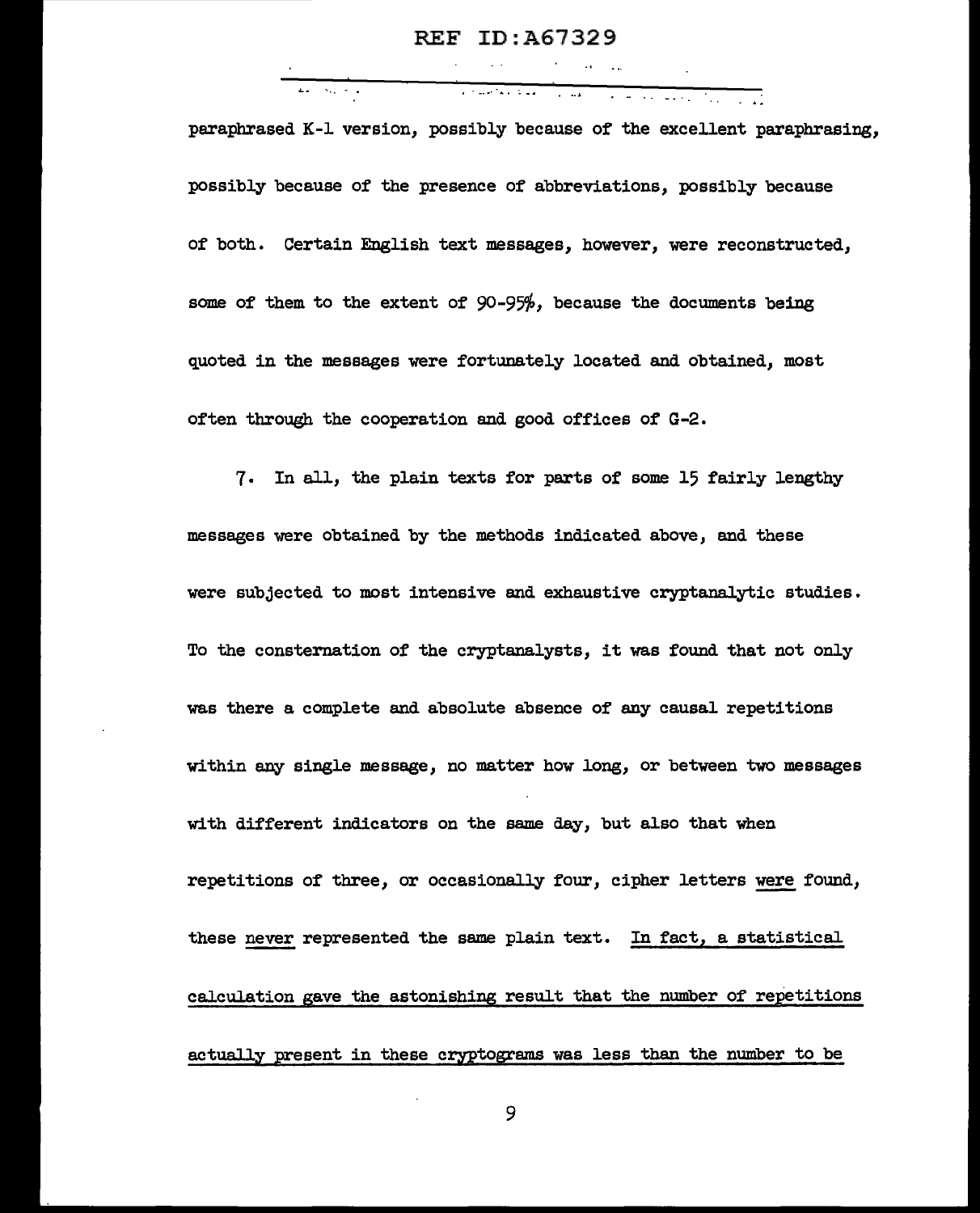### REF-ID:A67329

#### expected had the letters comprising them been drawn at random out

of a hat! Apparently, the machine had with malicious intent - but brilliantly - been constructed to suppress all plain text repetition. Nevertheless, the cryptanalysts had a feeling that this very circumstance would, in the final analysis, prove to be the "undoing" of the system and mechanism. And so it turned out!

8. In all the foregoing studies, several factors stood out. First, the basic law underlying the B-machine was of such character that the ciphering mechanisms seemed to start from certain initial settings and to progress absolutely methodically without cyclic repetition of any sort, straight through to the end of the messages, the longest of which for which plain text had been recovered comprised over 11 500 letters. Secondly, two identical plain-text letters in sequence could never be represented by two identical cipher-text letters; nor could two identical plain text letters 26 letters apart be identically enciphered. This phenomenon which was termed "suppression of duplicate encipherments at the lst and 26th intervals"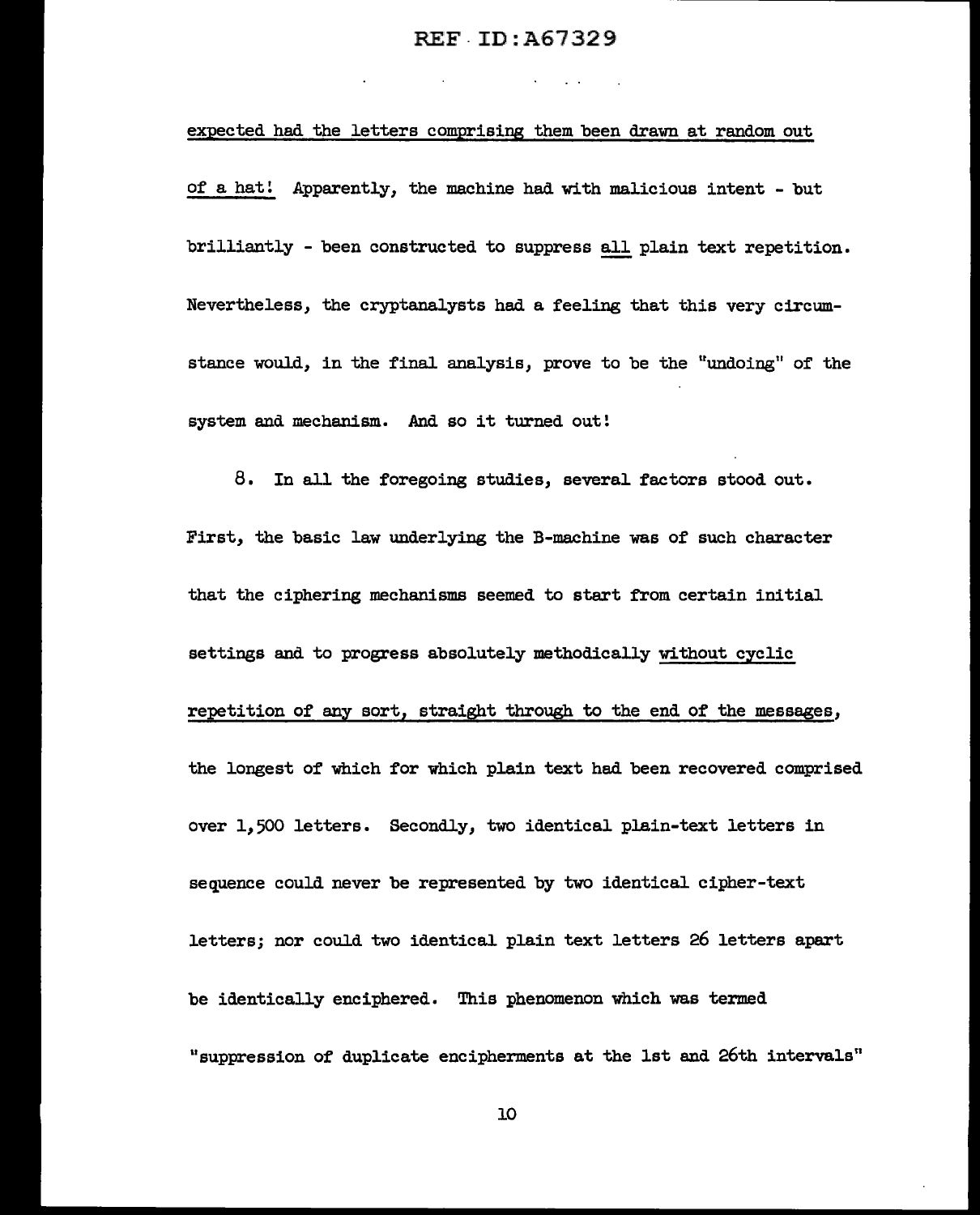formed the subject of long and arduous study, fruitless experimentation and much discussion. Thirdly, two messages with identical indicators on the same day appeared to be identically enciphered, and on direct superimposition showed themselves to be monoalphabetic within columns, but with the monoalphabets constantly, irregularly and unpredictably shifting from column to column. Fourthly, two messages with identical indicators on different days (different plugboard arrangements into the machine) were absolutely different. Fifthly, two messages with different indicators on the same day (same plugboard arrangement) were absolutely different and showed no cryptographic similarities whatsoever. Sixthly, in each line of 26 letters, two identical letters could be identically enciphered except at the 1st interval., that is, identical encipherments could, and often did, occur within a line of 26 letters at all intervals, except at the 1st interval, although this phenomenon was rare at the 2d, 3d, 4th and 5th intervals.

9. At the same time as the foregoing phenomena were being studied, intensive research was continued in an endeavor to establish

11·.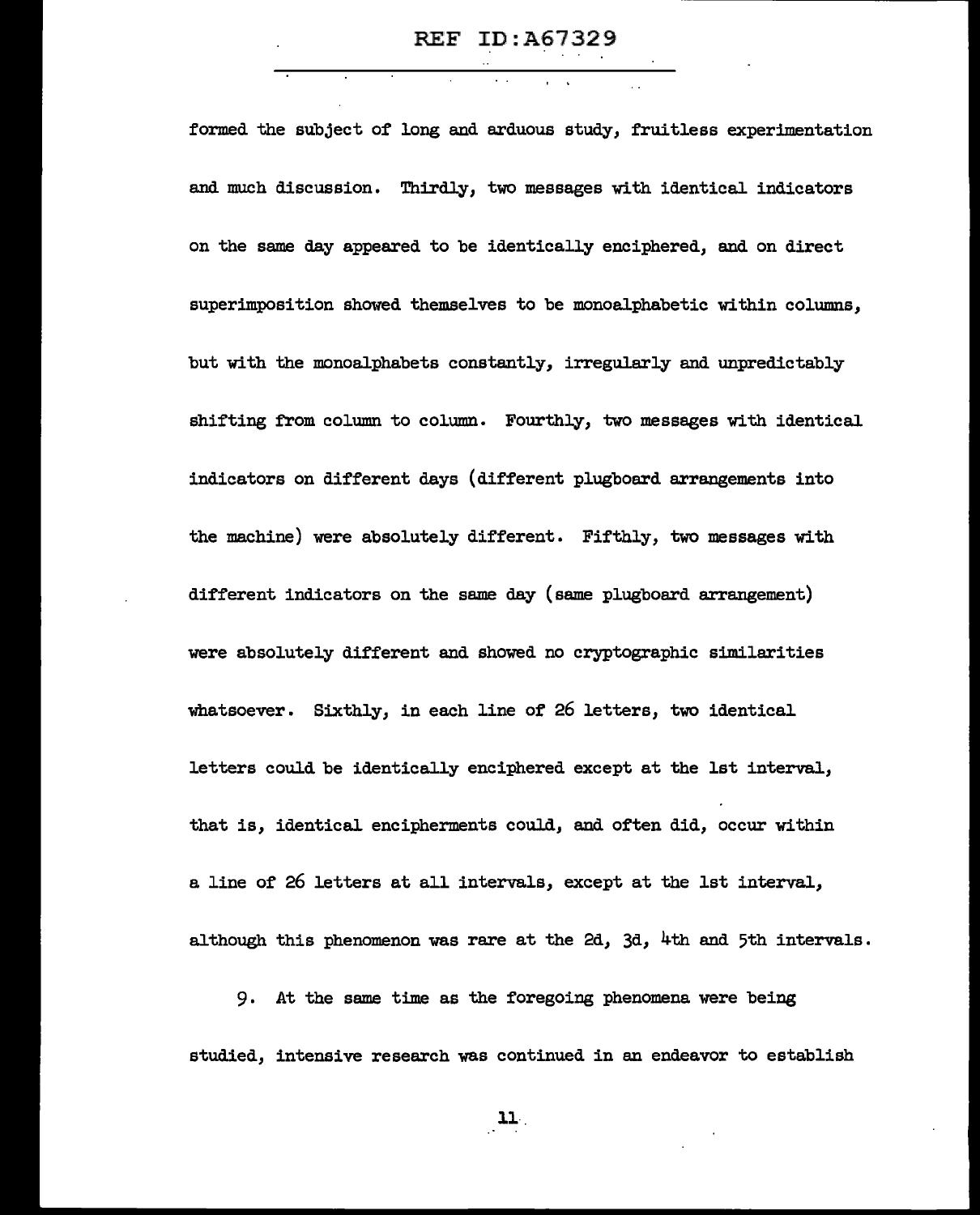$\ddotsc$ 

primary or basic cipher sequences of the nature of those usually · found in cryptographs with rotating commutators, rotors, and the like, such as in the Hebern and Enigma cryptographs, our M-134, etc. For it was inconceivable that the machine employed a multiplicity of non-repeating keys of lengths corresponding to the lengths of the messages and, moreover, theoretical considerations eliminated the possibility that running keys were being used. Somewhere, somehow, the existence of cyclically repeating keys or sequences must be uncovered before solution co7ld be effected. But all efforts to disclose the presence of cyclically repeating sequences were fruitless. In one and only one case was there found even the slightest hint of such sequences as were being sought. In a certain English text message the letter E was found to be represented by Q, 26 letters away another E was found to be represented by Y, and again 26 letters away another E was found to be represented by V, making the sequence QYV; in the very same message the same trigraph Q Y V was found to represent three E's similarly spaced. Attempts to add to this Q Y V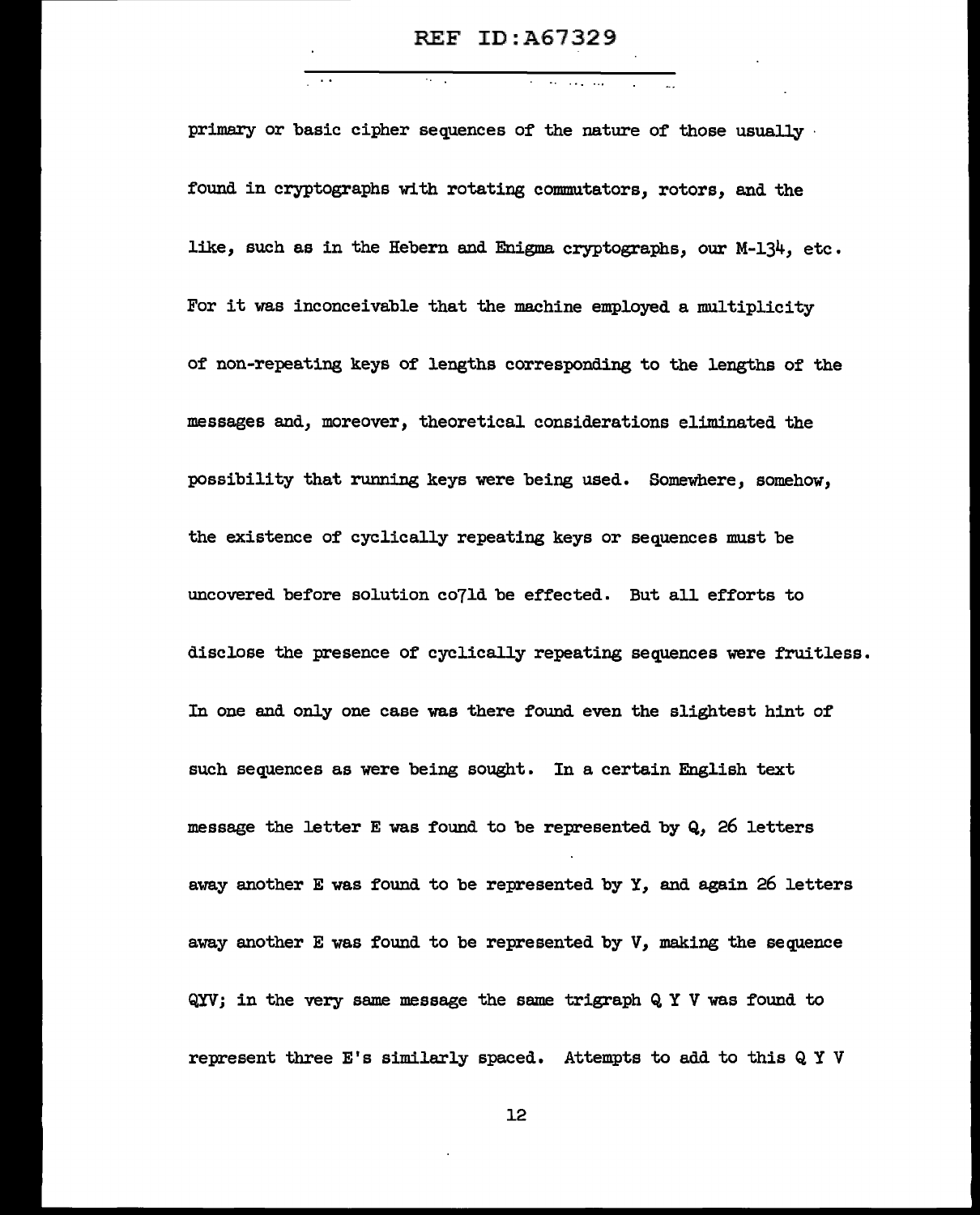sequence were absolutely unavailing. In this long exhaustive and tedious search for repeated sequences or partially repeated sequences much labor and energy was expended but it was realized that the difficulty was probably due to the paucity of the text, despite the number and length of the individual messages available for study and for which the plain text had been reconstructed. It became apparent that what would be necessary was to obtain, by some manner or other, several messages in the same indicator and on the same day, or else to convert several messages with the same indicator but on different days to the same base, before even the existence of such cyclic sequences could be detected.

10. In all the thousand or more messages on hand there were but a mere baker's half dozen or so cases where there were two messages on the same day and in the same indicator. More than two had never been found and this was to be expected in a system with 120 different indicators available for selection each day. In one case of this rare phenomenon the plain text for one of the two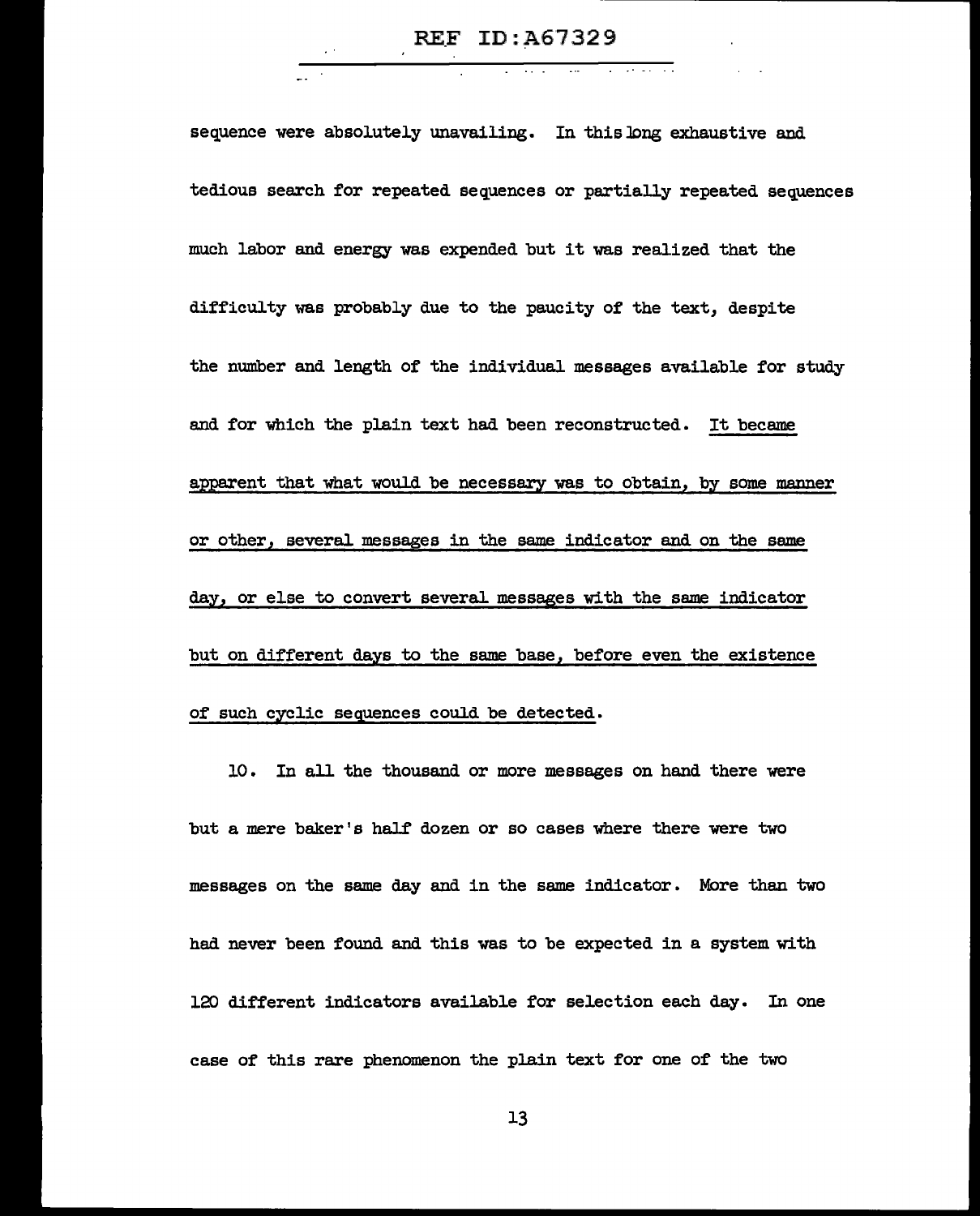$\overline{1}$  ,  $\overline{1}$  ,  $\overline{1}$ 

messages was available but very little could be done even then as regards the solution of the other member of this pair of messages. For such a method of attack at least 20-25 messages all in the same indicator and on the same day would be necessary and this was of course recognized as a perfectly hopeless expectation. There remained the possibility of converting several messages with the same indicator but on different days to the same base and while this method of attack looked extremely difficult it did not appear hopeless.

ll. A method for this conversion to the same base was developed and was termed "the identification of homologs." That is, an attempt was to be made to establish that a given letter on a certain day and another letter on a different day were treated in an absolutely identical or, more accurately speaking, homologous manner by the machine when set to the same indicator. This conversion process is too involved to explain in this report but suffice it to say that difficult though it is, it was successful in two cases. One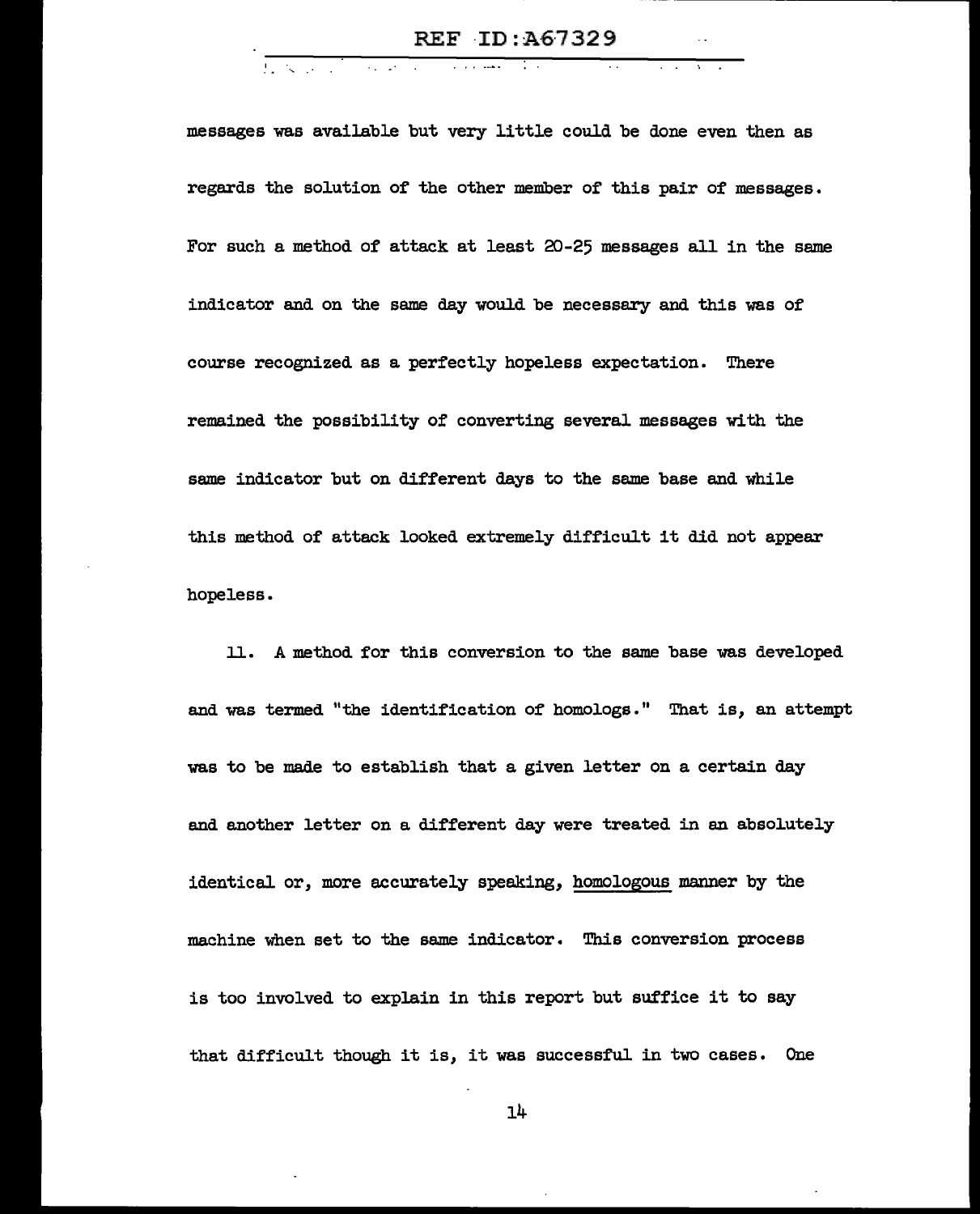of these yielded a set of 6 messages, all in indicator 59173, which could all be reduced to the same base • These formed the crucial set of messages from the study of which success in solution of the machine was finally achieved.

12. Distribution tables of the letters constituting the text of these six messages were made. It should be stated that in four of these six crucial messages only fragments of plain text had been reconstructed, here and there; the complete or nearly complete plain texts of only two of these six messages had been reconstructed. However, enough data were accumulated from these two completely and and the other partially reconstructed messages to yield distribution tables which, on careful examination, disclosed the presence of repeated sequences, here and there. This, on September 20, l94o, at about 2:00 P.M., was the very first indication that a successful attack might be possible. There was much excitement at this first glimmer of light upon a subject that had for so many months been shrouded in complete darkness and regarded occasionally with some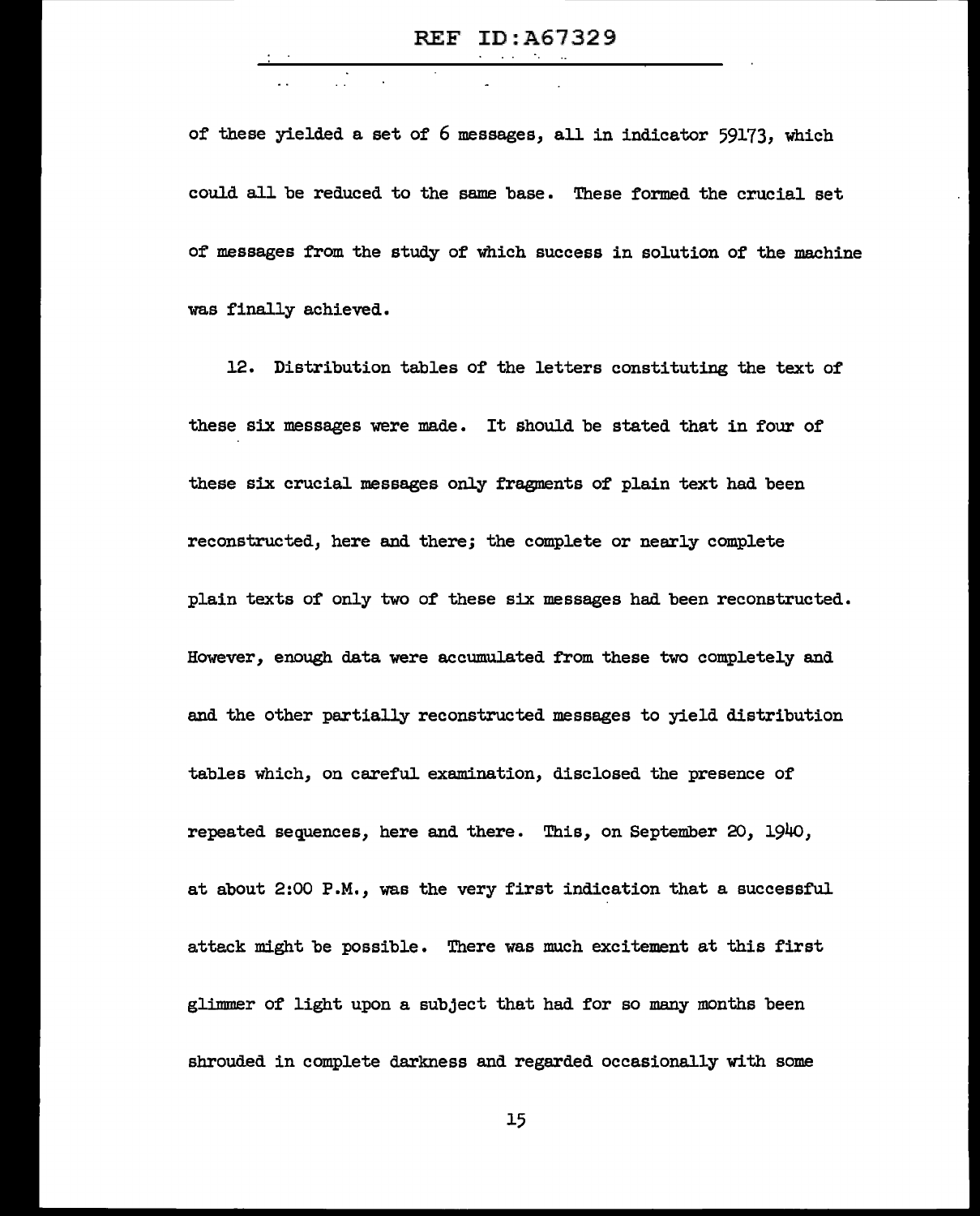$\sim 10^7$ 

discouragement. The nature of the distribution tables referred to is also too involved to explain in this report, but suffice it to indicate that they showed certain symmetries between the successive cipher equivalents of a given plain-text letter and the successive appearances of that plain-text letter in the cryptographic text.

13. As soon as the existence of cyclic or symmetric sequences became clear, attempts were made to uncover complete basic sequences of the type theoretically predicted. But many conflicts and inconsistencies soon developed, due to the fact that the cryptographic laws underlying the shifting from sequence to sequence was still unknown. Concurrently with the work connected with straightening out and removing inconsistencies in these reconstructed basic sequences ran the work of uncovering the cryptographic laws referred to, and very soon the general nature of the latter became quite clear. All efforts were concentrated upon the development of the specific laws and specific basic sequences applicable to the indicator under study, viz, 59173, with a view to uncovering all the cryptographic phenomena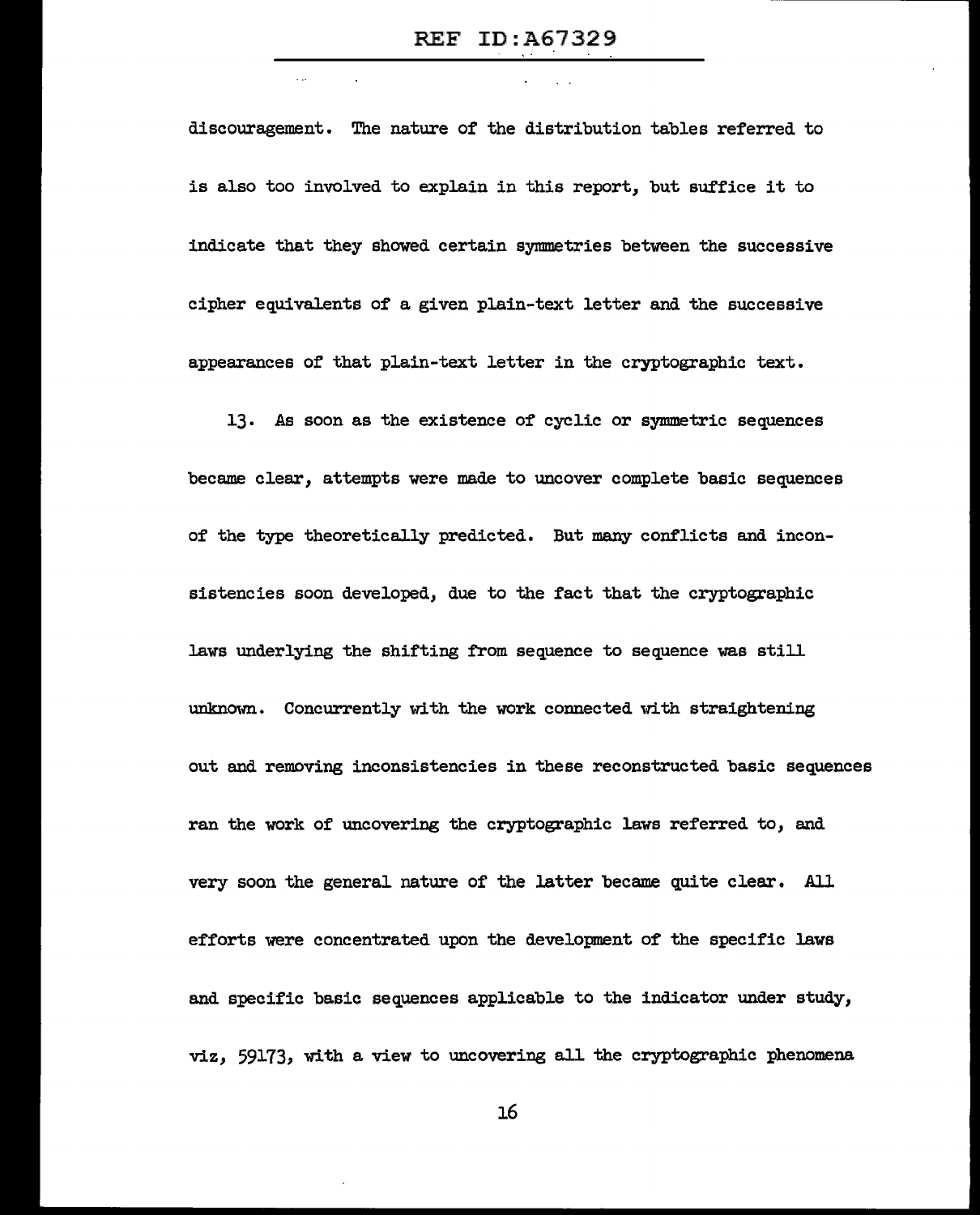$\mathcal{L}_{\mathbf{z}}$  .

in this case and then searching for analogous phenomena in the case of other indicators. Certain qualified personnel from other sections were brought in to assist, and a considerable amount of night work was found desirable in order to push this study to completion at the earliest possible moment.

14. By September 27, just one week later, the work had progressed to a point where it became possible to hand in two translations representing the very first "solution" to the B-machine. Two messages of recent dates, both in the 59173 indicator, were available and were solved by applying the principles of solution by homologs, guided by the aid of the reconstructed basic sequences. It was all the more gratifying that this could be done on the very day that announcement was made of the signing of the Tripartite Agreement among Germany, Italy, and Japan.

15. Much work remained to be done, however, since only the data applicable to but one out of the whole set of 120 indicators were at hand. To solve the remaining 119 indicators appeared still to present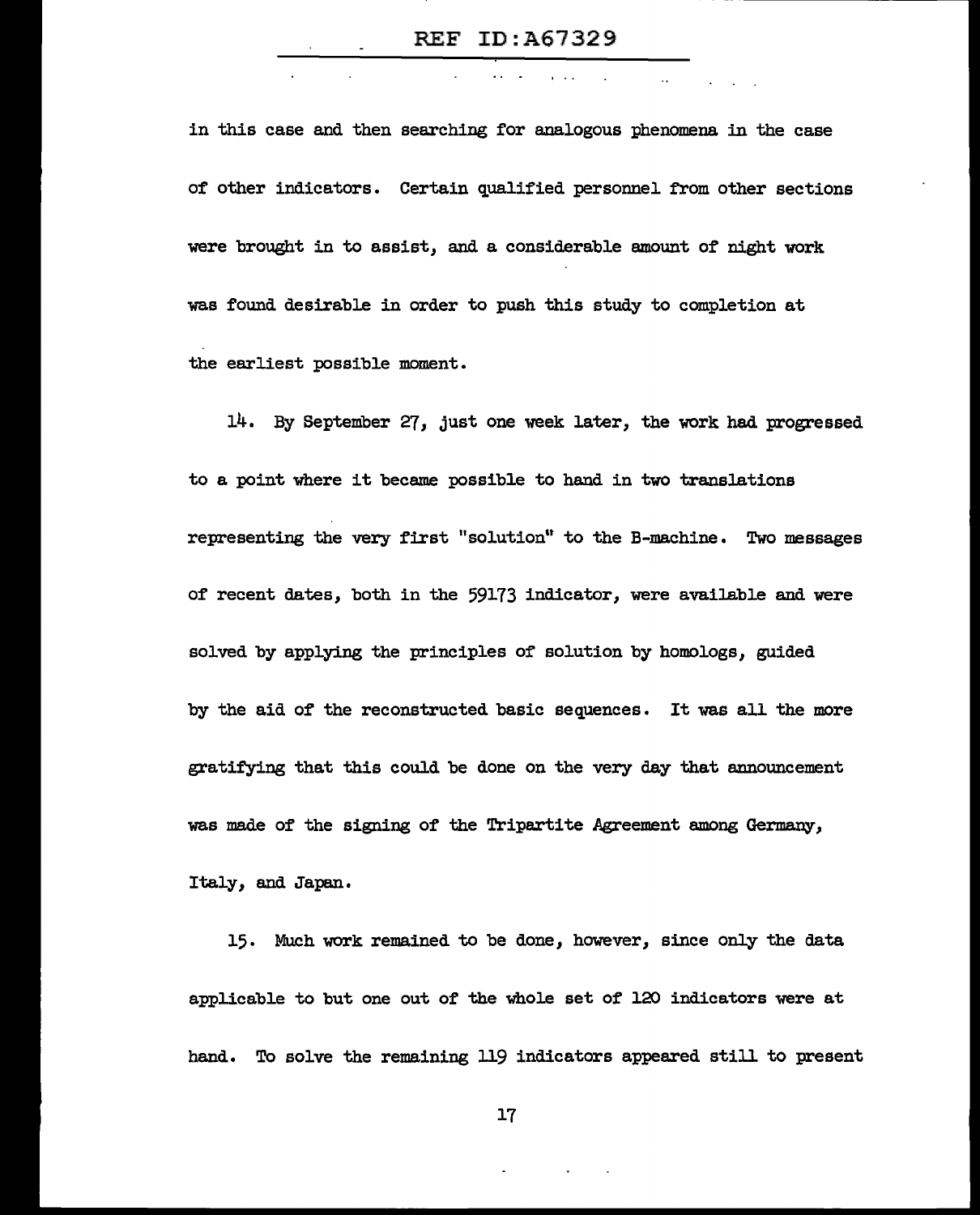quite a large problem. These solutions consist of finding the initial settings of three 20-level rotary, electrical cryptographic elements of 25 points each, and finding the order in which these three elements are brought into play within each indicator system. With but little slackening of the pace set by the personnel themselves, work has progressed with vigor and at this moment solutions for over one-third of the 120 indicators are available.

16. As to the mechanics of the B-machine, naturally the basic principles of its construction and operation were deduced from the cryptographic phenomena observable in the messages, and immediately plans were initiated for the construction of an equivalent machine for our purposes. Orders for the material for 2 fully automatic machines were placed and expedited. While awaiting the arrival of this materiel a hand-operated machine was designed by personnel of the J-B section, constructed by them, and is at this writing being used to assist in the decipherment of messages. Basically, the B-machine consists of 13 rotary, 6-level, 25-point, switches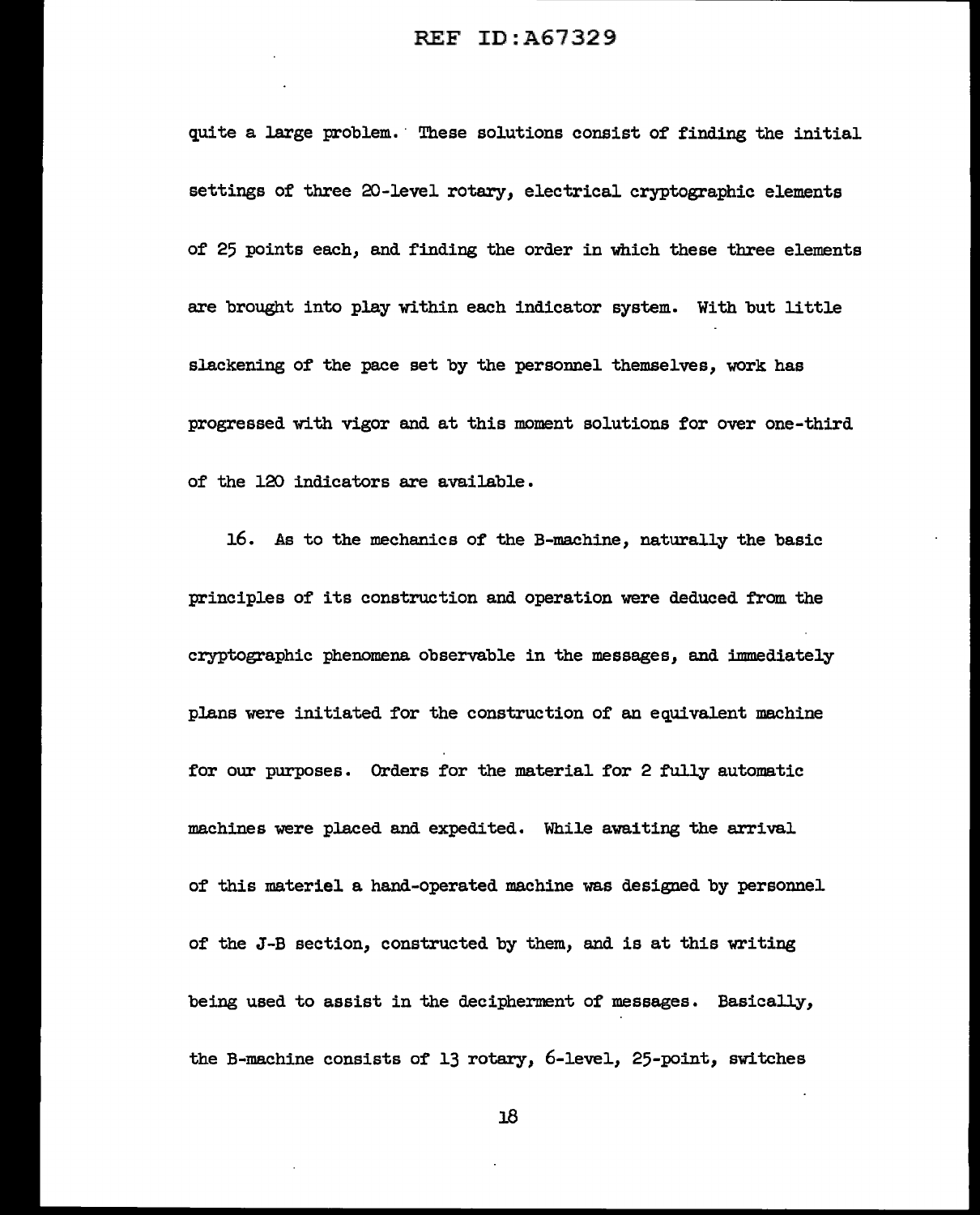of the type employed in automatic telephony. One of these 13 switches controls the encipherment of the " $6's$ " and it goes through the same 25-point cycle over and over again as many times as is necessary to encipher the messages. It has 150 cross-connections, which, as stated above, had been established long ago. As to the " $20's$ ", these are enciphered by means of 3 banks of 4 switches each, each bank having 500 cross-connections, making a total of 1,500 sub-circuits available for the encipherment of any given letter. The arrangements for advancing these switches is such that for a given indicator, say 20846, bank number 3 steps continuously, bank number 2 steps once for every 25 steps of bank number 3, and bank number l steps once for every 625 steps of bank number 3. This type of motion has been designated as a "321" motion. For another indicator the order of this stepping may be different and in all there appear to be 6 different types of stepping: 1-2-3, 1-3-2, 2-1-3, 2-3-1, 3-1-2, and 3-2-1. Although there *are* 120 different indicators there are only 6 different types of motion or stepping of the three ciphering

 $\mathbf{t}$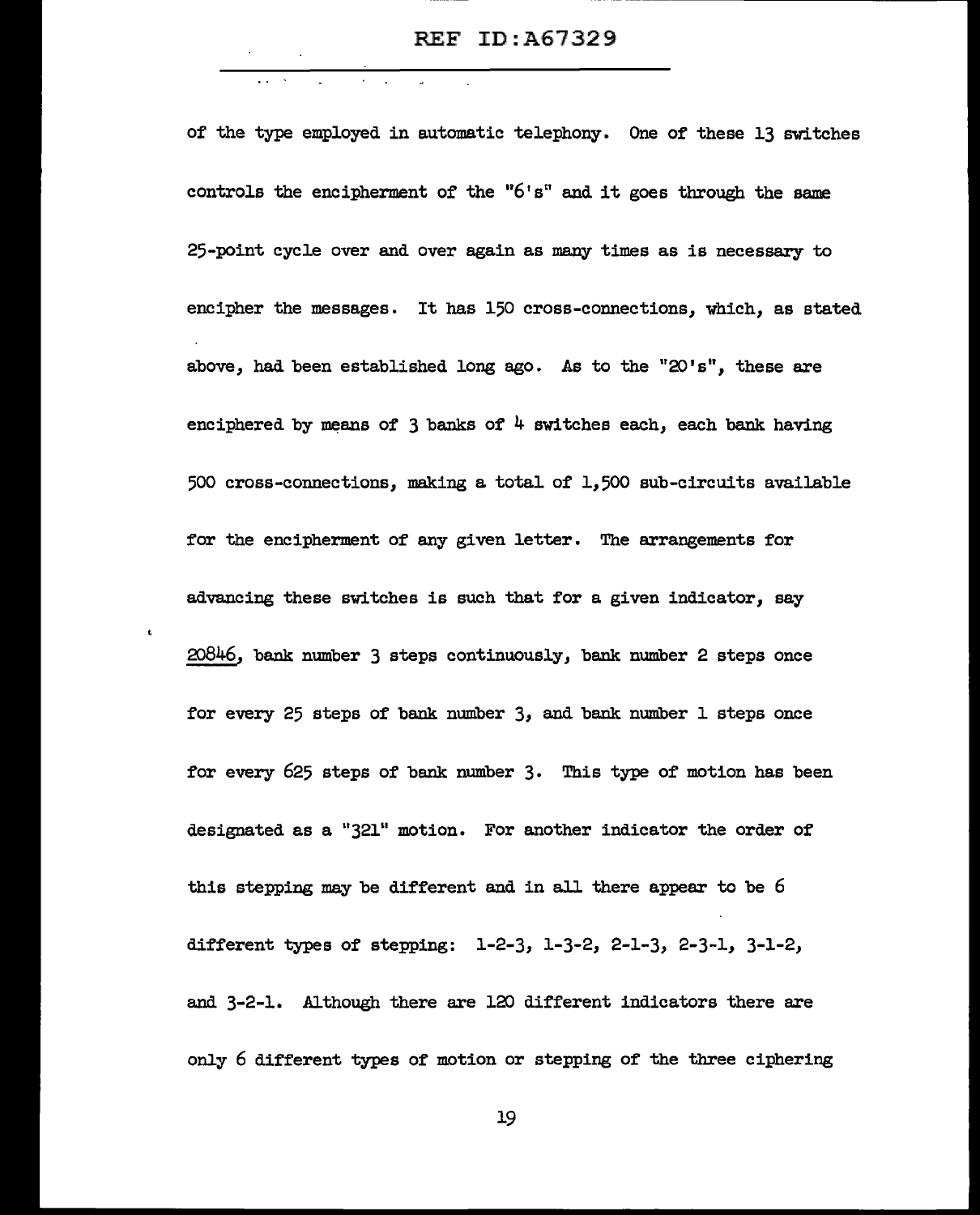switches, so that it appears that each type of motion is represented by 20 different indicators. What differentiates one indicator from another within such a set of 20 indicators are the relative starting points within the three banks of switches. These starting points appear to have been very carefully selected so as to preclude or reduce the possibility of "overlaps," that is, the production of two messages which in whole or in part have been enciphered by identical keying elements in identical sequence. Once these factors concerning all indicators have been established, and our machine is in operation, the reading of B-machine messages resolves itself into the establishment of the daily plugboard arrangement, that is, the order and identity of the wires leading from the keyboard into the cryptograph and thence out of the cryptograph into the printing unit. Cryptanalytic procedures for this purpose have already been established and tested, so that this should not be a serious problem. Given a long message or several short ones of the same date, solution should be possible in an expeditious manner.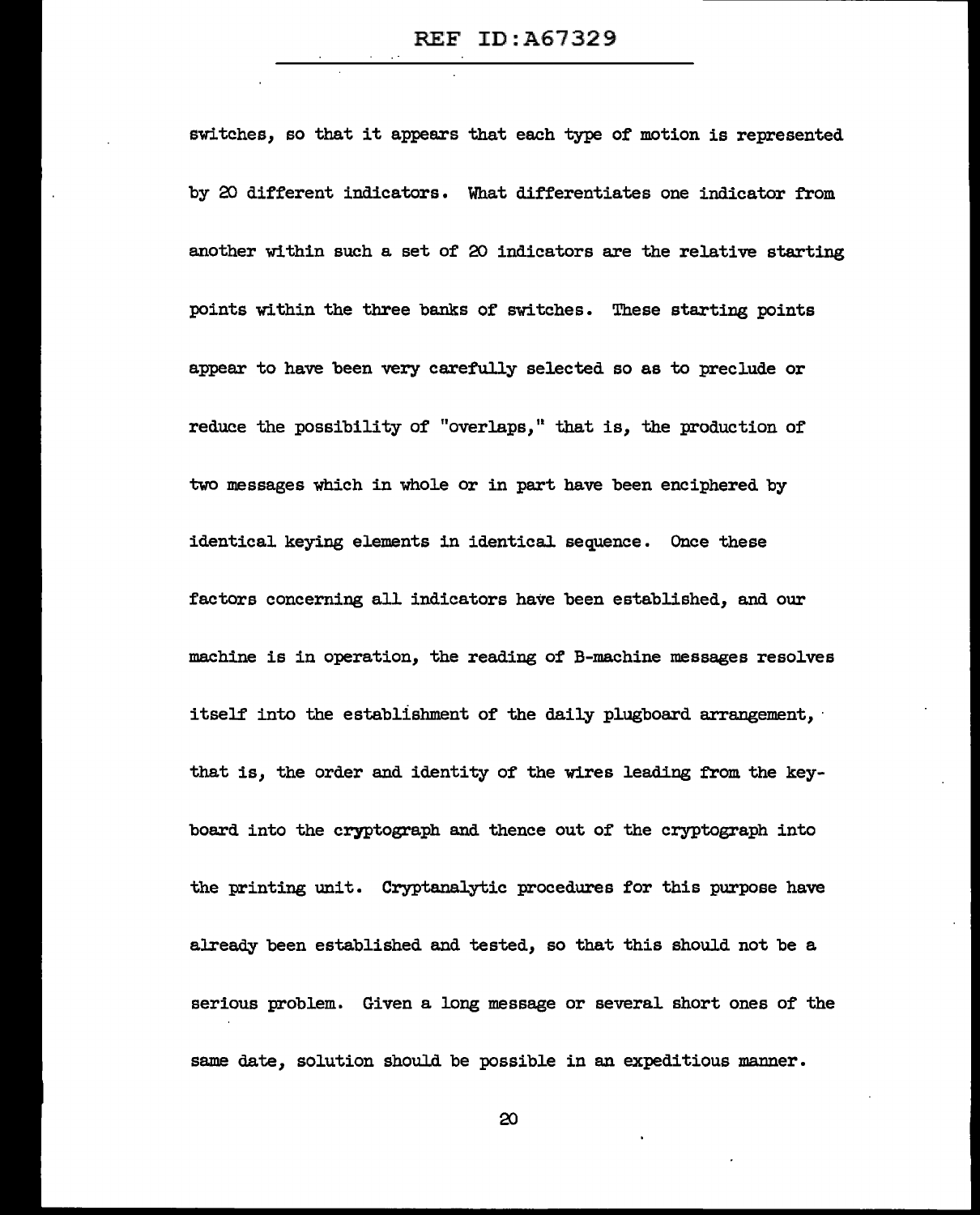REF ID:A67329

17. The solution of the B-machine has, as a concomitant, thrown considerable light upon the mechanism of the A-machine with the result that our present A-machine will be modified in the light of these discoveries and will be made more efficient. The whole situation with respect to the cipher machines employed by the Japanese Foreign Office now appears to be integrated into a consistent scheme of development from its earliest and simplest beginnings, about 1930, to its present quite complex form. Problems concerning the A-machine and questions for which logical and "reasonable" answers could not be found are now explainable on the simple grounds of the type of cryptographic mechanism employed in the earlier machines, which seems to be the rotary switch used in automatic telephony, rather than the revolving commutator employed in our present A-machine.

\*\*\*\*\*\*\*\*

### Part II. Credits

18. The successful. solution of the B-machine is the culmination of 18 months of intensive study by a group of cryptanalysts and assistants working as a harmonious, well-coordinated and cooperative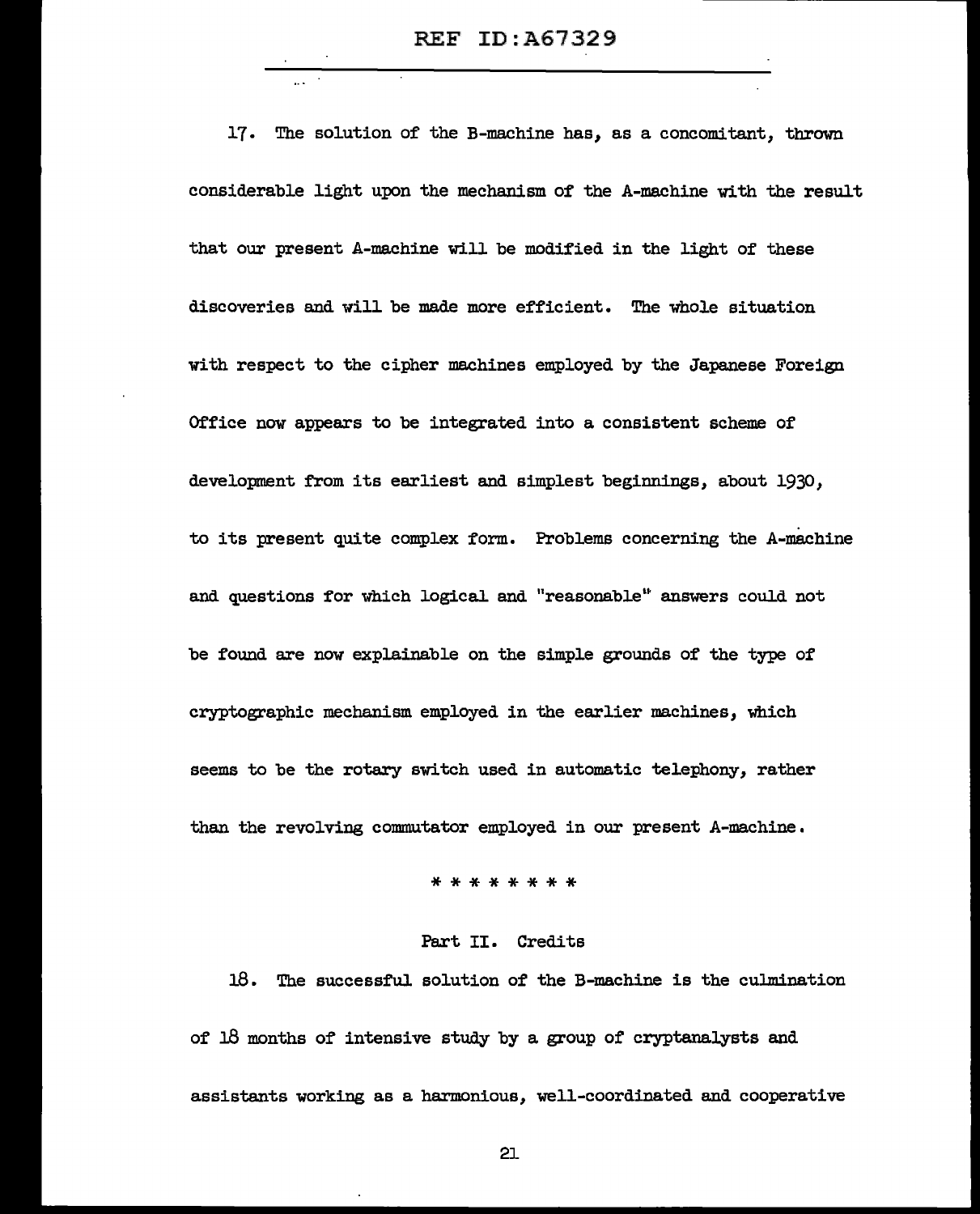team. Only by such cooperation and close collaboration of all concerned could the solution possibly have been reached, and the name of no one person can be selected as deserving of the major portion of credit for this achievement. The parts played by the individual members of the team may, however, be indicated.

19. The specific direction and coordination of all studies on this project was the joint work of Cryptanalyst Frank. B. Rowlett and Assistant Cryptanalyst Robert o. Ferner. Their indefatigable labors and brilliant analytical work testify and are a credit to their cryptanalytic skill, training and experience. To their joint direction and efforts are due the extremely fruitful analysis of the cryptographic mechanics underlying the operation of the B-machine as a whole, the theory of its operation, and the development and solution of the " $6's$ " at any early date in these studies. They were also extremely active in pushing the solution to a successful conclusion by organizing and directing the reconstruction of the developments or wirings of the switches for the "20's". Junior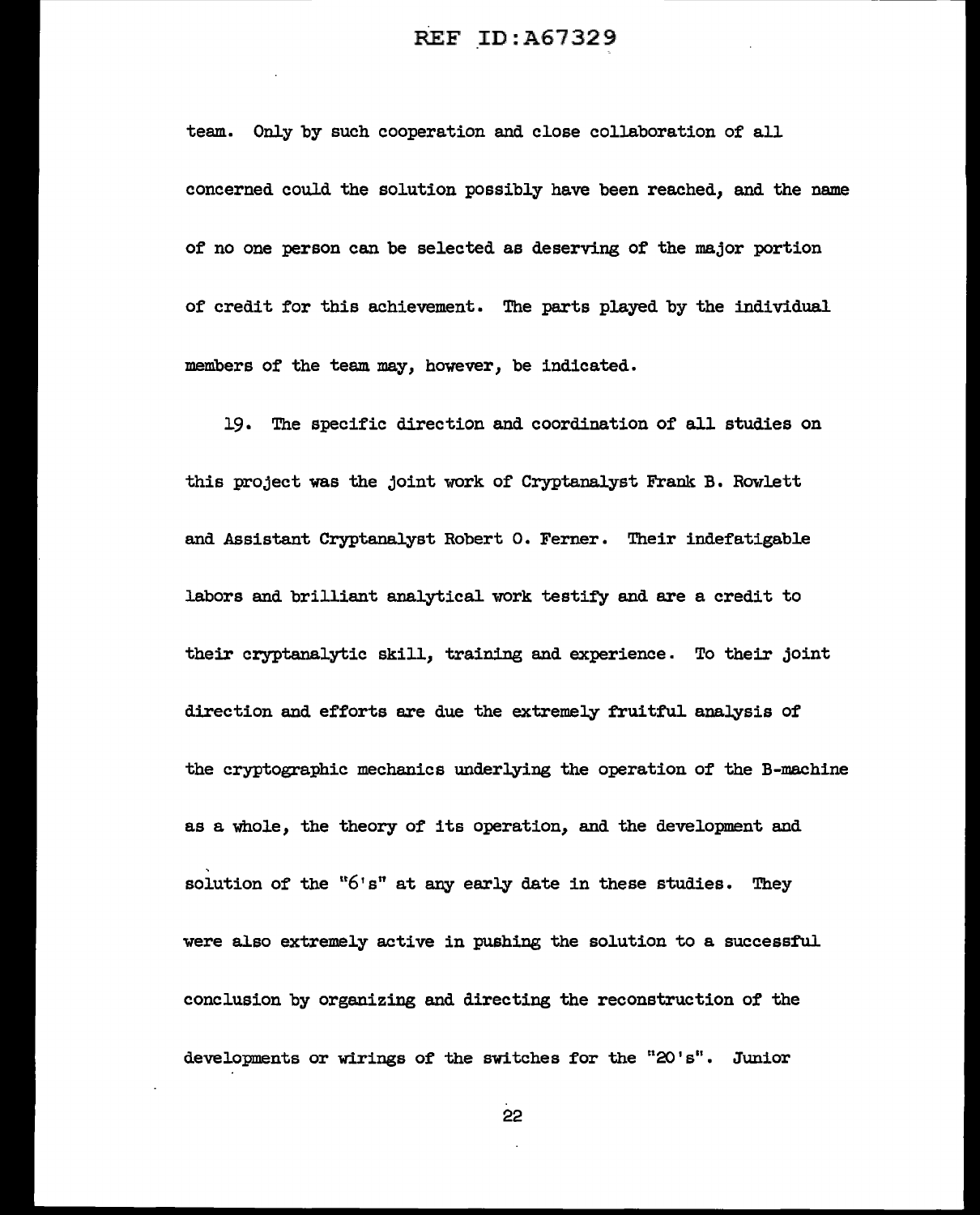Cryptanalysts Genevieve M. Grotjan, Albert W. Small, and Samuel S. Snyder did most excellent work in recovering the "6's" during many months of apparently hopeless effort. In this work they were occasionally assisted by Cryptographic Specialists Cyrus C • Sturgis, Jr. , Kenneth D. Miller, and Glenn S. Laudig. Of the latter two mentioned, it should also be stated that their very large output of work in the decoding of J code material, assisted part time by other members of the J-Section, lifted much of the heavy burden of this absolutely necessary current translation work from the shoulders of the other members of the J-Section, thus giving the latter more time for research on the B-machine than would have otherwise been possible. For the original suggestion of the electrical telephone switching mechanism for duplicating the encipherment of the  $"6's"$ , the design and construction, in collaboration with Mr. Rowlett, assisted by other members of the section, of the machine for deciphering the " $6! s$ " and for excellent work in the decipherment of the " $6! s$ " in current traffic over many months, Cryptographic Specialist (now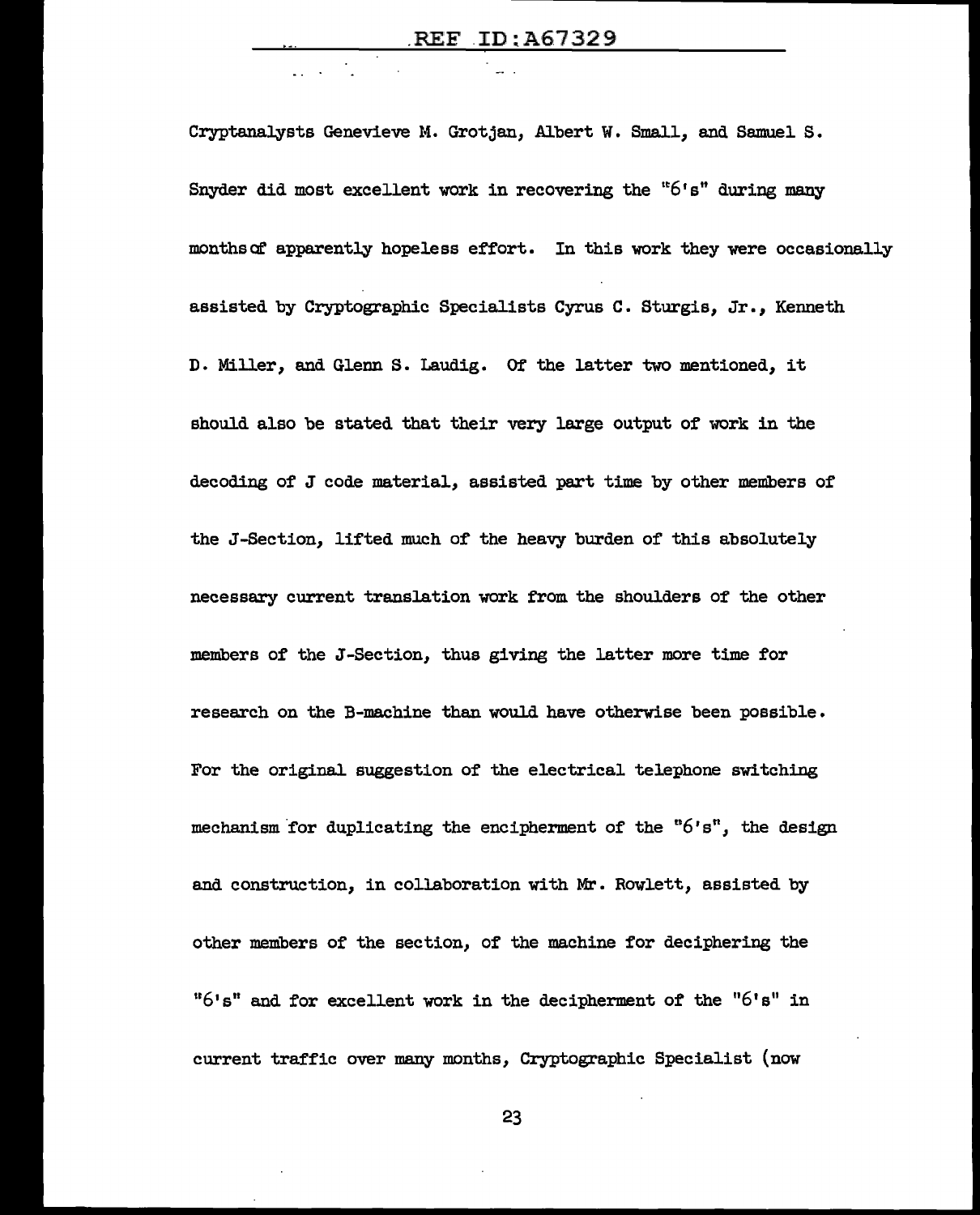1st Lieutenant) Ieo Rosen is to be mentioned. He also supervised and assisted in the construction of the hand-operated B-machine designed by the cryptanalytic staff of the J-Section; in this latter project Junior Cryptanalyst H. F. Bearce, Cryptographic Specialist Edward J. Hawkins, Sgts. Wilder and Roy also assisted. In this connection, it should also be mentioned that the shop facilities of the Radio Laboratory, Navy Yard, were kindly placed at our disposal and certain materiel furnished thereat, through the courtesy of Commander L. F. Safford of the Communications Security Group, Office of Naval Communications. This greatly facilitated the construction of the hand-operated B-machine. The excellent work of Tabulating Machine Supervisor Ulrich J. Kropfl and Cryptanalytic Aide Mary J. Dunning in performing countless tabulating machine operations deserves mention, as well as the painstaking work of the various card punch operators under their supervision. Miss Dronenburg performed and assisted in many clerical jobs of routine and special. nature in connection with these studies. The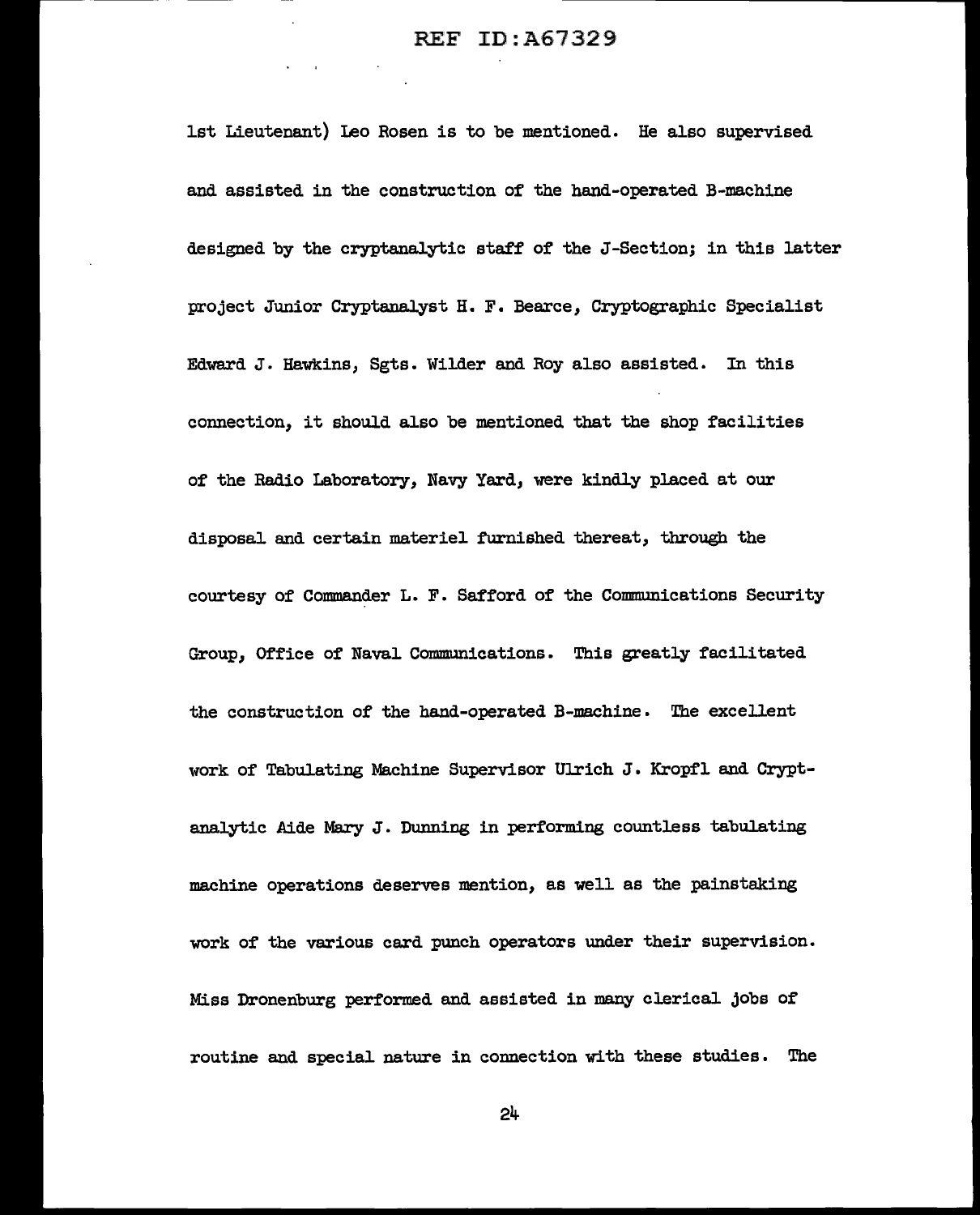-- - --· ----·· -------------------------

 $\zeta$ 

work of' Research Analysts John B. Hurt and Paul s. Cate must be mentioned in connection with our efforts to reconstruct the texts of messages in Japanese. This difficult work had to be done in what little time could be spared from their regular and arduous duties as translators. The work of' Cryptographic Clerk Frances M. Jerome in maintaining the files of the intercept traffic necessary to these studies proved to be extremely helpful; her everyday work in operating the "6's" deciphering machine was painstaking and accurate. To Cryptographic Clerk Mary Louise Prather credit should be given for the careful keeping of the records and index of' all messages; it was also she who found the paraphrased K-1 message mentioned in paragraph *6*1 and which played an important part in the final. break into the system. After the initial solution of the " $20' s$ " had been made there was great pressure to hurry the work along as fast as possible. In addition to considerable overtime work by members of' the J-Section, certain personnel from other sections of the S.I.S. were brought in to assist. Some of them performed this work only as voluntary overtime.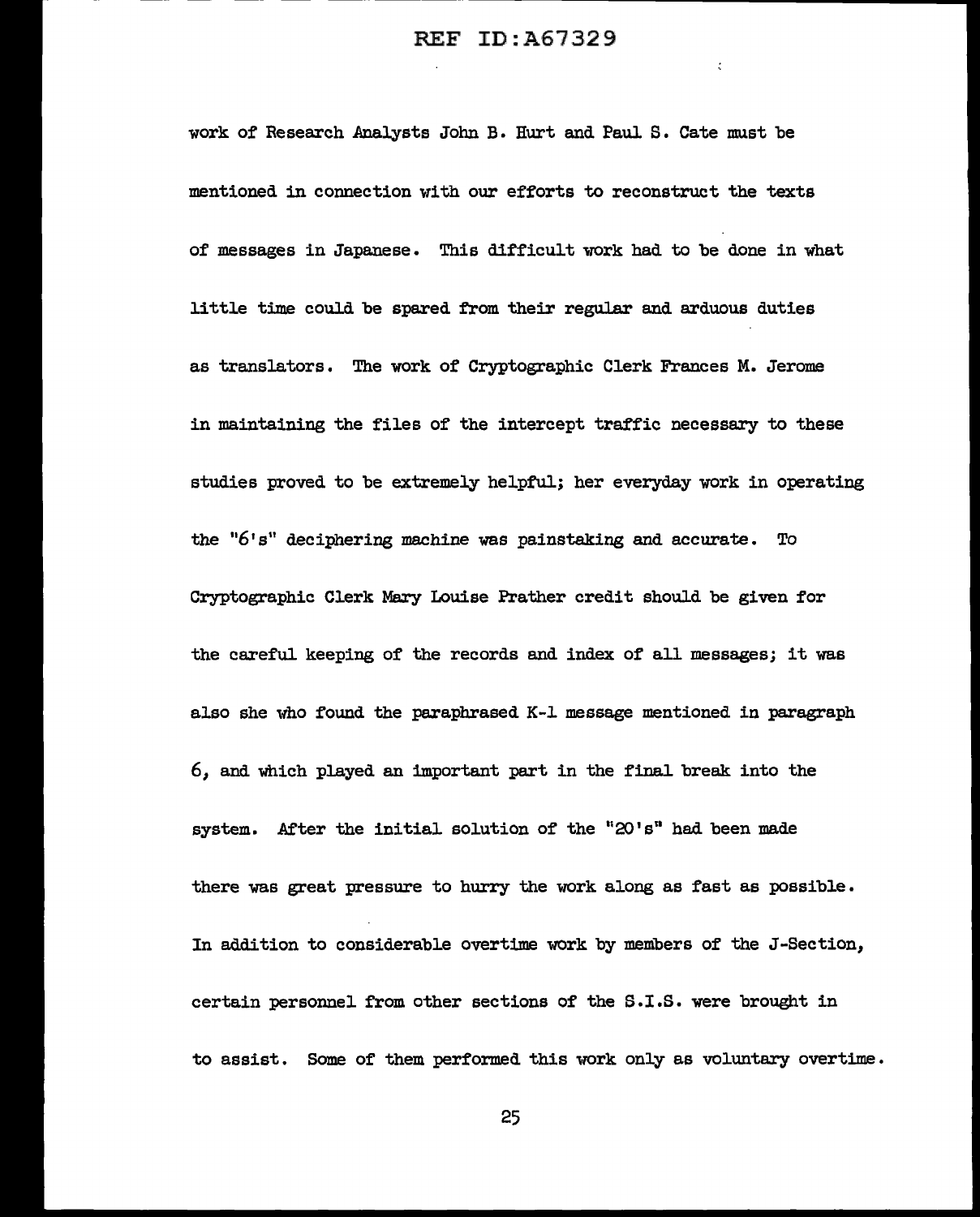**Carl Committee** 

In this special assistance the names of the following persons are to be mentioned: Associate Cryptanalyst Abraham. Sinkov, Assistant Cryptanalyst Lawrence Clark, Junior Cryptanalyst Delia Ann Taylor, Cryptographic Clerk Wilma z. Berryman, and Cryptographic Specialist Edward E. Christopher, Jr.

The vigilance and excellent work done by our various monitor stations in intercepting and copying the necessary traffic also deserves special mention. The assistance rendered by G-2 in obtaining certain data has already been mentioned.

The undersigned was directed to participate in the "B" machine studies in August 1939, and from that time on these studies were under his general supervision, at the same time that he carried on some of the duties from which he had not been relieved. In addition to this general supervision he also directed and himself conducted special studies with a view to uncovering the cryptographic principles underlying the B-machine. He wishes to take this opportunity to indicate his gratification of the demonstration,

26

 $\sim$   $\sim$